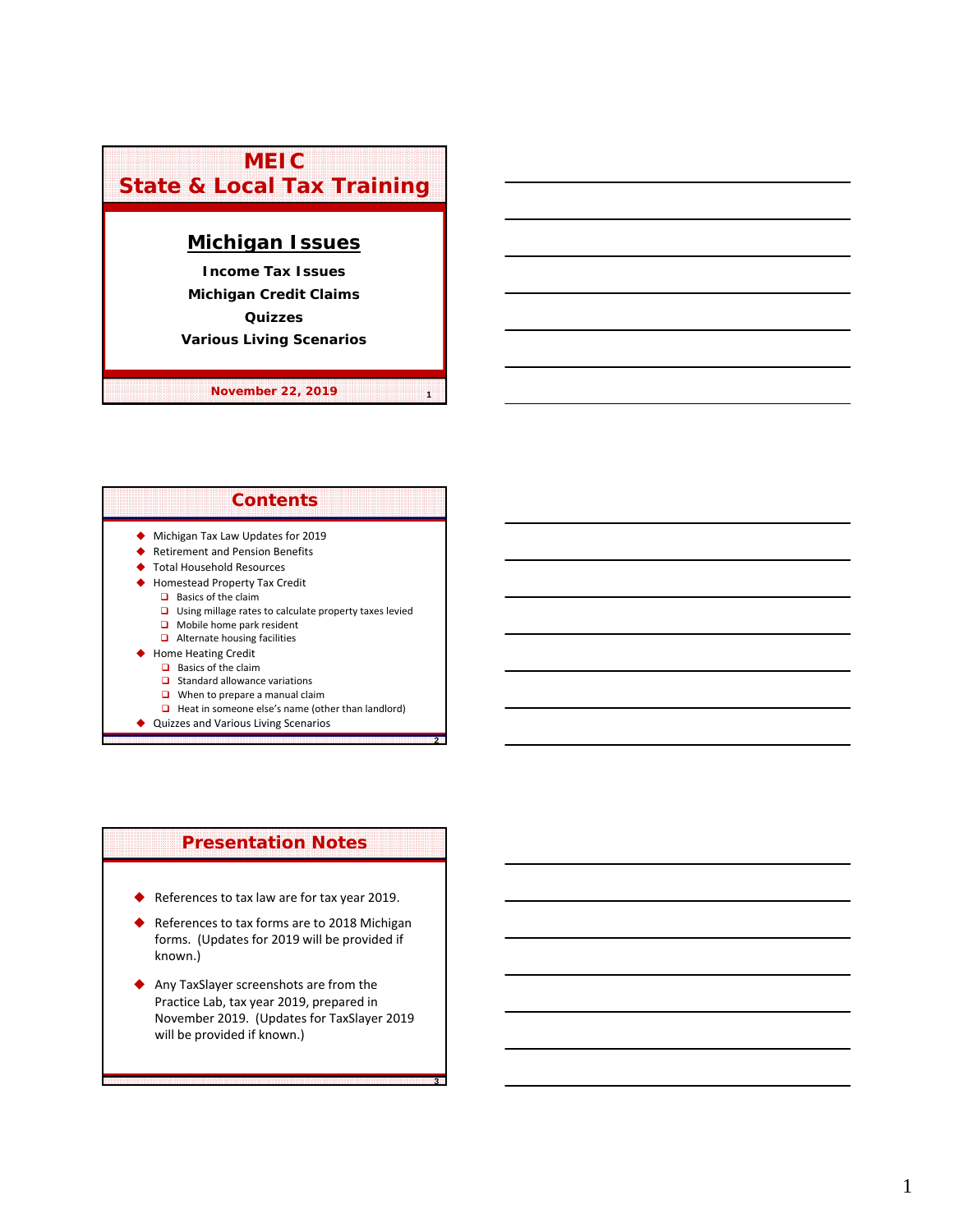# **2019 Tax Law Updates**

- ◆ Exemption Allowances
	- **Personal and dependent exemptions increase to \$4,400** (from \$4,050 in 2018)
	- $\Box$  Exemption for someone who can be claimed as a dependent remains at \$1,500
	- $\Box$  Special exemption allowance stays at \$2,700
	- Qualified disabled veteran exemption remains at \$400
	- New exemption for a stillbirth is  $$4,400 -$  based on a Certificate of Stillbirth from MDHHS
- Income from payments for wrongful incarceration To the extent not included in AGI, these payments do not have to be included in Total Household Resources

**4**

**5**

**6**

**Retirement and Pension Benefits and the Michigan Income Tax Return**

# **Retirement and Pension Benefits that are Not Taxed**

- ◆ Regardless of date of birth, the retirement and pension benefits listed below are **not** taxed in Michigan
- If included in AGI, they should be subtracted on the Michigan return on Schedule 1
	- **U.S. Military pensions**
	- **Q** Michigan National Guard pensions
	- $\Box$  Social Security benefits
	- Railroad Retirement benefits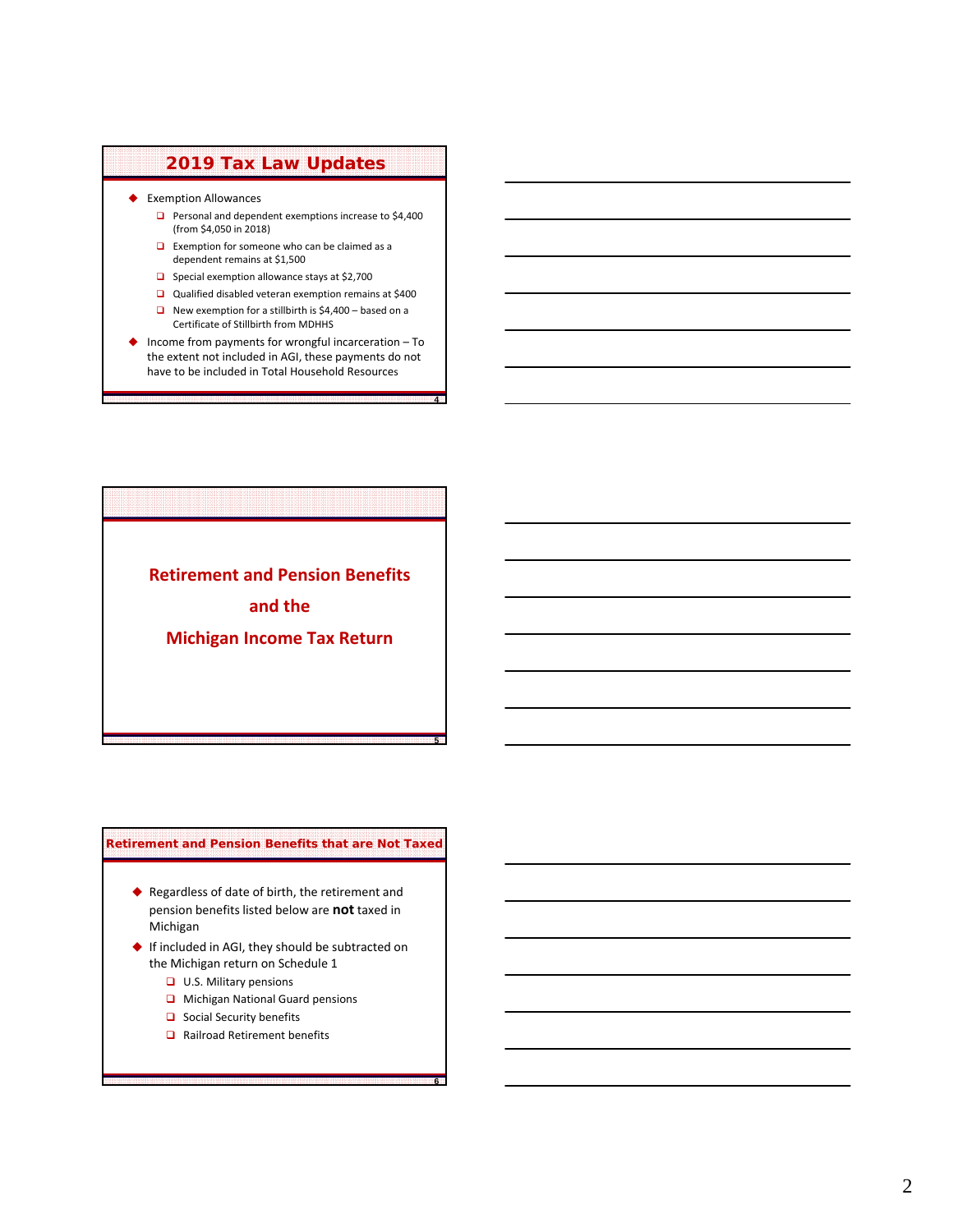### **U.S. Armed Forces and Michigan National Guard Retirement Benefits and Railroad Retirement Benefits**

- Military and Michigan National Guard retirement benefits are subtracted
- on line 11 of Michigan Schedule 1, Additions and Subtractions.
- Any taxable Railroad Retirement Board (RRB) benefits, both Tier 1 and Tier 2, are also subtracted on line 11 of Schedule 1.
	- **TaxSlayer** entry for U.S. Military and Michigan National Guard benefits: *Michigan Subtractions from Income* page, select the first item that begins with "Amount included in MI-1040, line 10, from military retirement benefits …"
- **TaxSlayer** entry for Railroad Retirement Board benefits:
	- No additional entry needed for Tier 2 Railroad Retirement Benefits
	- If any part of Tier 1 benefits are included in AGI, go to *Michigan Subtractions from Income* page, select the first item that begins with "Amount included in MI-1040, line 10, from military retirement benefits …", and enter the amount of RRB Tier 1 benefits included in AGI. (This will result in the correct reporting of the subtraction on Michigan Schedule 1, line 11, of any taxable Tier 1 RRB benefits.)

**7**

**8**

**9**

# **Social Security Benefits**

- Any taxable Social Security benefits included in AGI are subtracted on line 14 of Michigan Schedule 1, Additions and Subtractions.
- *TaxSlayer entry:* The amount carries forward from the federal return, no additional entry needed on the Michigan return in the software.

(Note: Line 14 of Michigan Schedule 1 is also used to subtract military pay (compensation received for active duty in the U.S. Armed Forces) included in AGI.

*TaxSlayer –* There is a tab on the *Subtractions from Income* page to select and then enter any military pay eligible for subtraction on the Michigan return.)

# **Other Public or Private Retirement Benefits**

- ◆ Qualified pension and retirement benefit distributions eligible for subtraction on the Michigan return are reported on Michigan Form 4884, Michigan Pension Schedule, and on line 25 of Michigan Schedule 1, Additions and Subtractions.
- ◆ Qualification for a subtraction is a Two-Step process:
	- 1) Form 1099-R distribution code (Box 7)
	- 2) Then use the appropriate age category Tier 1, Tier 2 or Tier 3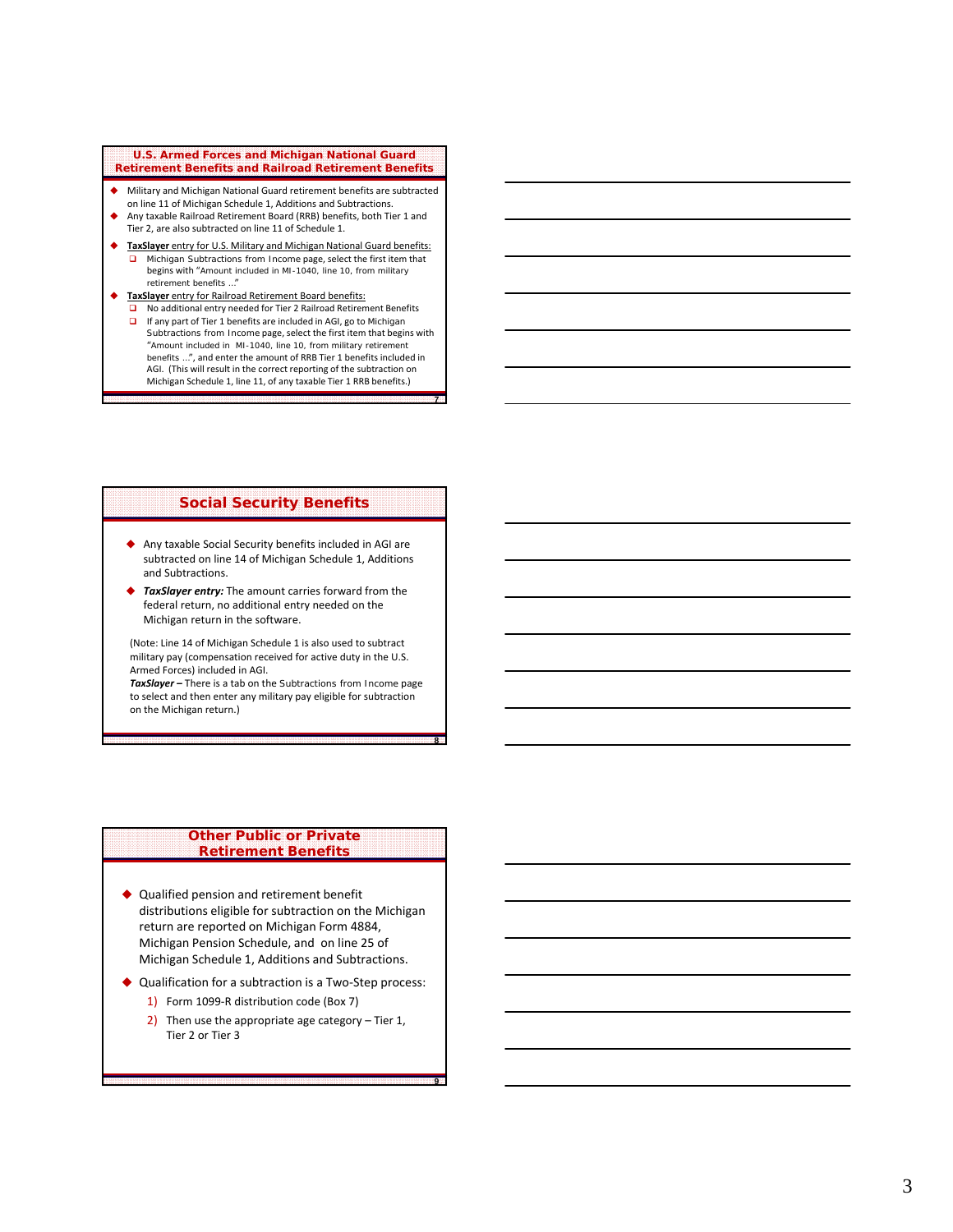# **What are Qualified Distributions?**

- Qualifying retirement and pension benefits include most payments that are reported on a Form 1099 ‐R, including distributions from the following sources:
	- $\Box$  Pension plans that define eligibility for retirement and set contribution and benefit amounts in advance
	- □ Qualified retirement plans for the self-employed
	- $\Box$  Retirement distributions from a 401(k) or 403(b) plan attributable to employer contributions or attributable to employee contributions that result in additional employer contributions (e.g., matching contributions)
	- IRA distributions received after age 59½
	- **■** Benefits paid to a senior citizen (age 65 or older) from a retirement annuity policy that are paid for life (as opposed to a specified number of years)

**10**

**11**

**12**

 $\Box$  Foreign retirement and pension benefits that meet Michigan's qualifications may also be eligible

### **What Distributions Do Not Qualify for a Subtraction?**

- ◆ Certain distributions reported on Form 1099-R are not retirement or pension benefits. These include **:**
	- **□** Amounts received from a deferred compensation plan that lets the employee set the amount to be put aside and does not set retirement age or requirements for years of service. These plans include, but are not limited to:
		- $\triangleleft$  All distributions from 457 plans
		- $\div$  Distributions from 401(k) or 403(b) plans sourced to employee contributions and the earnings from those contributions if they were not matched by the employer
	- $\Box$  Amounts received before the recipient could retire under the plan provisions, including amounts paid on separation, withdrawal, or discontinuance of the plan
	- $\Box$  Amounts received as early retirement incentives, unless the incentives were paid from a pension trust

#### **Subtraction for Qualified Retirement & Pension Benefits is a Two-Step Process**

**STEP ONE:** Distribution code on Form 1099 ‐ R

◆ Treasury's web page for Retirement & Pension Information has a 1099 ‐ R Distribution Code Chart

**STEP TWO:** Once it's determined the qualified distribution may be subtracted based on the distribution code, then look at the taxpayer's year of birth *and* age: Age category – Tier 1, Tier 2, or Tier 3

- ◆ Tier 1 Taxpayers born before 1946
- ◆ Tier 2 Taxpayers born in 1946 through 1952
- ◆ Tier 3 Taxpayers born after 1952

Note: MFJ return – The age of the older spouse determines tax treatment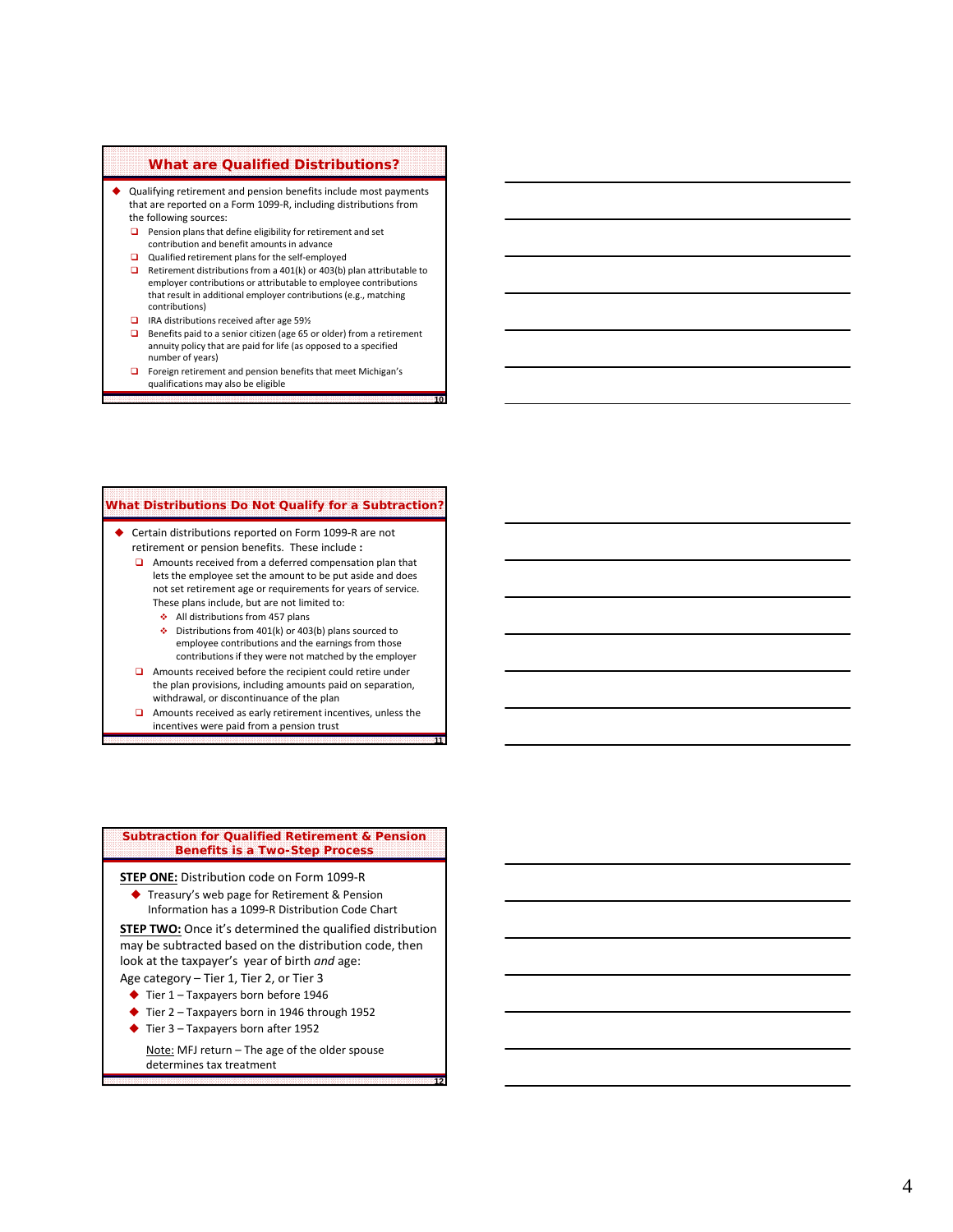### **Step 1: Form 1099-R, Box 7, Distribution Code -- Distribution Codes 1 through 7 --**

- **Code 1, Early distribution, no known exception** Not eligible for subtraction
- **Code 2, Early distribution, exception applies** Not eligible for subtraction unless part of a series of mainly equal periodic payments made for the life of the employee or the joint lives of the employee and their beneficiary; or unless early retirement under the terms of the plan.
- **Code 3, Disability** Eligible for subtraction (even if distribution is reported as wages)
- **Code 4, Death** Eligible for subtraction for surviving spouse only and only if decedent would have qualified for a normal distribution, Code 7, at the time of death
- **Code 7, Normal distribution** Eligible for subtraction
- **Codes 5, 6, 8 and 9** Not eligible for subtraction.
- Note: Codes 5, 6, 8 & 9 are out of scope for VITA/TCE.

#### **Retirement & Pension Benefits Taxpayers Born Before 1946 (Tier 1)**

**13**

**14**

**15**

#### **TIER 1:** Taxpayers born before 1946

- Social Security is exempt
- Senior citizen subtraction for interest, dividends, and capital gains, up to certain dollar limits
- $\Box$  May be limited if pensions benefits are also subtracted
- ◆ Public pensions exempt
- Private pensions exempt, up to certain dollar limits
	- $\Box$  Limit is reduced by any public retirement benefit, military retirement benefit, retirement from Michigan National Guard, and railroad retirement

#### **TAXSLAYER Entries in the Michigan Return** :

◆ Entries are necessary depending on type of benefit – public and private pensions, military pensions, Michigan National Guard pensions, and RRB benefits (for both Tier 1 & Tier 2, blue Form RRB-1099 & green Form RRB-1099-R)

#### **Retirement & Pension Benefits Taxpayers Born Before 1946 (Tier 1) (continued)**

- ◆ The distinction between public and private retirement benefits applies only to taxpayers born before 1946 (Tier 1 taxpayers)
- Public retirement benefit distributions from the following sources are fully exempt:
	- $\Box$  Federal civil service
	- State of Michigan
	- $\Box$  Michigan local governmental units (e.g., Michigan counties, cities, and school districts)
- Public retirement benefits from other states are subject to the "private" retirement benefits deduction limit
	- See Revenue Administrative Bulletin 2018-21, Deduction of Retirement and Pension Benefits Received from a Public Retirement System of Another State, issued in October 2018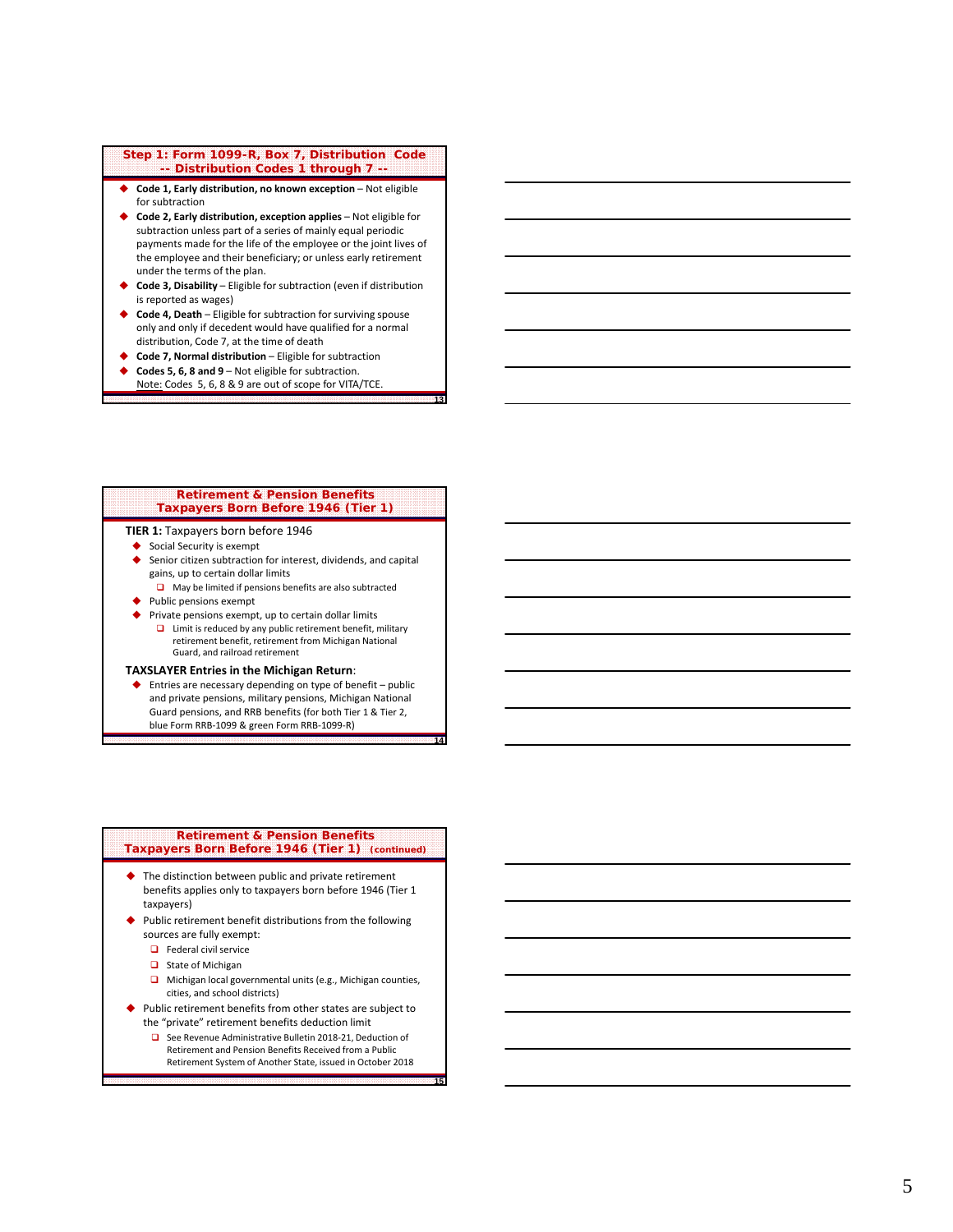# **- - Retirement & Pension Benefits Taxpayers Born in 1946 through 1952 (Tier 2)**

### **TIER 2:** Taxpayers born in 1946 through 1952

- ◆ **BEFORE** taxpayer reaches age 67
	- $\Box$  Tax year 2019 This will not be an issue as all taxpayers in Tier 2 will have reached age 67 in 2019.
		- Those born on January 1, 1953, are deemed age 67 for TY2019
	- $\Box$  If prior years are prepared and the taxpayer has not reached age 67, refer to instructions for:
		- $\triangleright$  Retirement benefits and pensions that are exempt
		- $\triangleright$  Limited subtraction on public and private pensions
		- $\triangleright$  Pensions from employment with governmental agencies

**16**

**17**

**18**

- not covered by the Social Security Act
- ▶ Retirement benefits from a deceased spouse

## **Retirement & Pension Benefits Taxpayers Born in 1946 through 1952 (Tier 2)**

#### **TIER 2:** Taxpayers born in 1946 through 1952

- **AFTER** taxpayer reaches age 67
	- $\Box$  Social Security is exempt
	- **□** Railroad and Michigan National Guard pension is exempt
	- $\Box$  Military compensation and pension is exempt
	- No longer eligible to deduct retirement and pension benefits
		- ◆ Includes retirement benefits from a deceased spouse – the benefit cannot be subtracted for Tier 2
	- beneficiaries after they reach age 67 **Eligible for standard deduction against all income – see**
	- next slide

#### **Retirement & Pension Benefits Taxpayers Born in 1946 through 1952 (Tier 2)**

#### **TIER 2:** Taxpayers born in 1946 through 1952

- **AFTER** taxpayer reaches age 67
	- □ Eligible for standard deduction against all income of \$20,000 for a Single or Married Filing Separately filer, \$40,000 for Married Filing Jointly filers
- $\triangleright$  SSA Exempt Deduction increases to \$35,000 for single filers and \$55,000 for joint filers with pensions from employment with governmental agencies not covered by the Social Security Act (SSA). Increases to \$70,000 for joint filers if both spouses worked for an "uncovered" agency. **Retirement & Pension Benefits**<br> **Spayers Born in 1946 through 1952 (Tier**<br> **CERT:** Taxpayers born in 1946 through 1952<br> **FTER** taxpayer reaches age 67<br> **CERT:** Taxpayer reaches age 67<br> **CERT:**  $\sqrt{20,000}$  for a Single or
	- $\blacktriangleright$  Not eligible for deduction to extent the exemption for military income, railroad retirement benefits, and
	- Michigan National Guard pension is claimed<br> **Q** Standard deduction is claimed on Schedule 1, line 24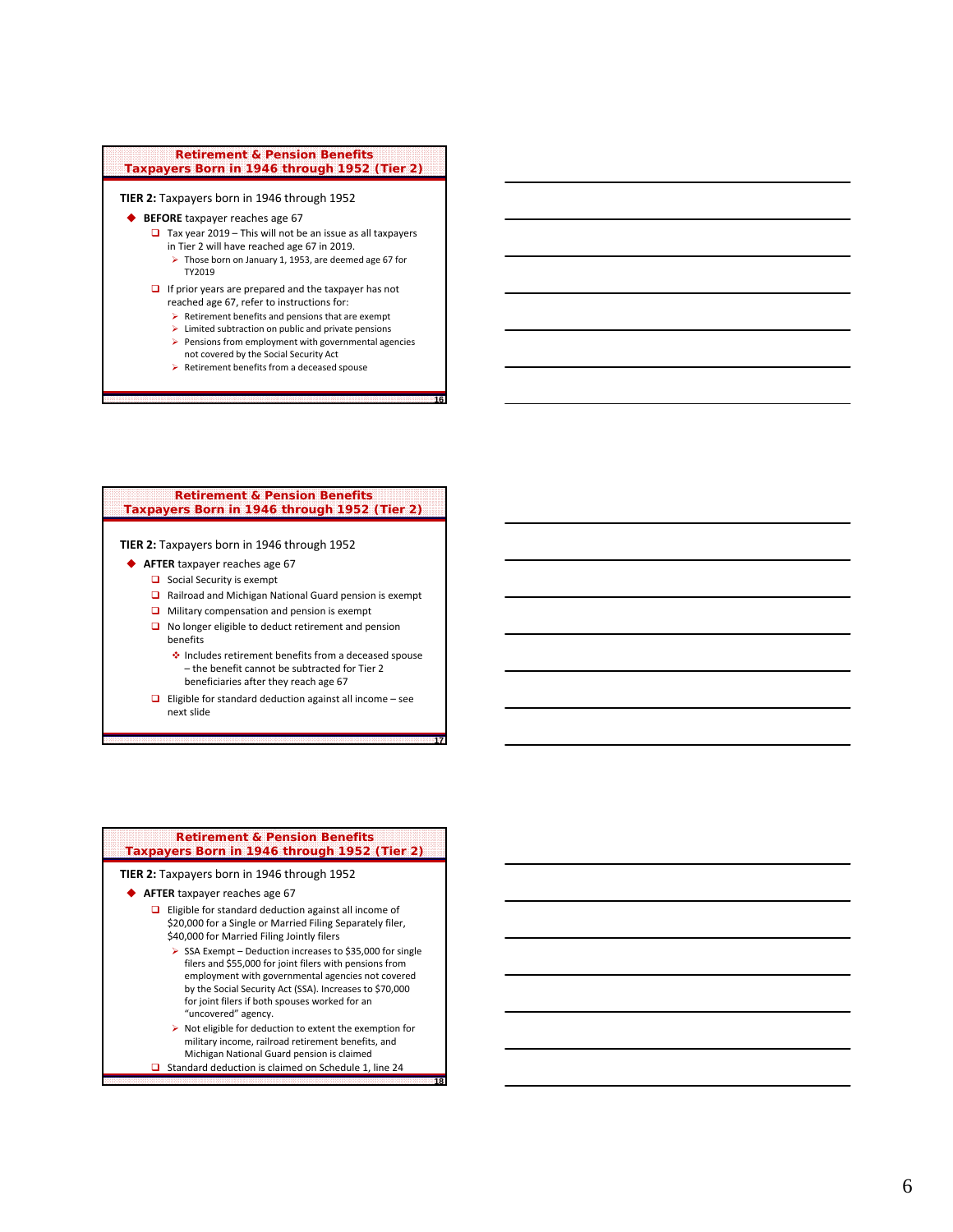## **Military Pensions SSA Exempt Employment**

- Military pensions from U.S. Armed Forces:
	- IRS Military certification is **NOT** needed in order to prepare tax return with military pensions
- SSA Exempt Employment
	- Almost all employment is covered by the federal Social Security Act (SSA)
	- $\Box$  Most common instances of SSA exempt employment:  $\triangleright$  Police and firefighter retirees,
		- $\blacktriangleright$  Some federal retirees covered under the Civil Service
		- Retirement System and hired prior to 1984, and a
		- $\triangleright$  Small number of other state and local government retirees
	- □ Federal retirees hired since 1984 and those covered by the Federal Employees' Retirement System are covered under the SSA

**19**

**20**

**21**

### **Retirement & Pension Benefits Taxpayers Born in 1946 through 1952 (Tier 2)**

**TIER 2:** Born 1946 through 1952 ‐‐ AFTER Taxpayer Reaches Age 67

### **TAXSLAYER Entries in the Michigan Return (for taxpayers who have reached age 67):**

- ◆ Entries are necessary for military compensation, military pension, RRB benefits (for both Tier 1 & Tier 2, blue Form RRB ‐1099 & green Form RRB ‐1099 ‐ R), and Michigan National Guard pensions to the extent included in AGI
- Entry(ies) also necessary if pension received from SSA exempt employment

#### **Retirement & Pension Benefits Taxpayers Born after 1952 (Tier 3)**

# **TIER 3: Taxpayers born after 1952**

- ◆ In some situations they are eligible for a subtraction on the Michigan return
- ◆ Don't let the instructions or the TaxSlayer wording mislead you
- ◆ If there is a 1099-R in the return, doublecheck to ensure the taxpayer born after 1952 doesn't have a subtraction missed on his or her tax return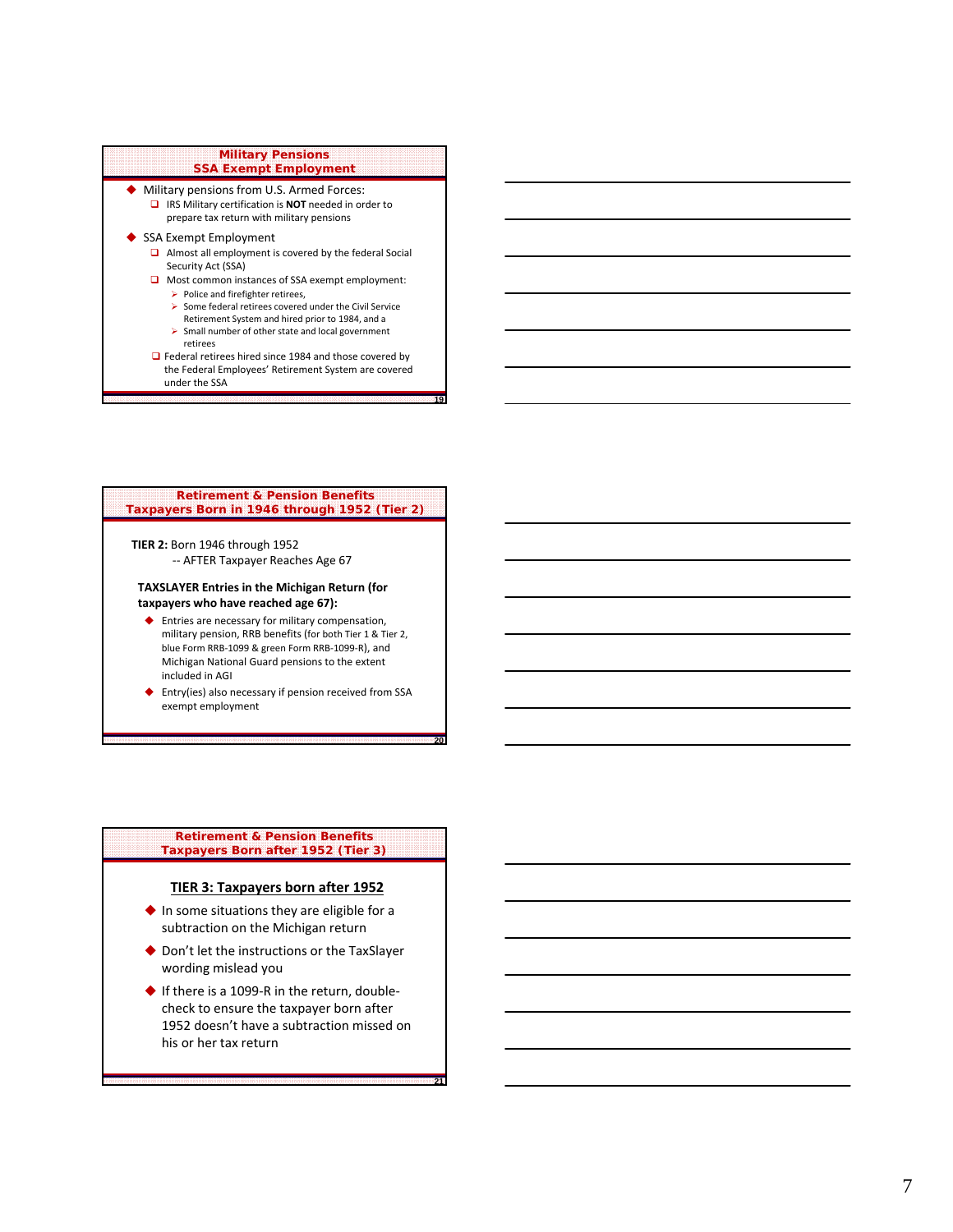# **Retirement & Pension Benefits Taxpayers Born after 1952 (Tier 3)**

# **TIER 3:** Taxpayers born after 1952

- ◆ **BEFORE** taxpayer reaches age 67
	- $\Box$  Social Security is exempt
	- Railroad and Michigan National Guard pension is exempt
	- $\Box$  Military compensation and pension is exempt
- **Q** Public and private retirement benefits and pensions are taxable in Michigan UNLESS one<br>of three situations applies – see the next slide **Example 18 Allen Periors Penefits**<br> **Expansion after 1952 (Tier 3)**<br> **Expansion after 1952**<br> **Social Security is exempt<br>
Railroad and Michigan National Guard pension<br>
is exempt<br>
Military compensation and pension is exempt**

**22**

**23**

**24**

## **- Subtraction for Retirement & Pension Benefits Taxpayers Born after 1952 (Tier 3)**

## **BEFORE taxpayer reaches age 67 (continued)**

- $\Box$  Public and private retirement benefits and pensions taxable unless one of the following three situations applies
	- 1) Taxpayer (or spouse if MFJ) has reached age 62 and received a pension from SSA exempt employment
		- May be eligible for a subtraction of \$15,000. (If both spouses on a joint return qualify, the maximum subtraction increases to \$30,000)
		- Note: For tax year 2019, age 62 is reached if born on or after January 1, 1953 but before January 2, 1958

| <b>Subtraction for Retirement &amp; Pension Benefits</b><br>Taxpayers Born after 1952 (Tier 3) |                                                                                                                                                                                     |  |  |  |
|------------------------------------------------------------------------------------------------|-------------------------------------------------------------------------------------------------------------------------------------------------------------------------------------|--|--|--|
|                                                                                                | BEFORE taxpayer reaches age 67 (continued)                                                                                                                                          |  |  |  |
|                                                                                                | $\Box$ Public and private retirement benefits and pensions                                                                                                                          |  |  |  |
|                                                                                                | taxable unless one of the following three situations<br>applies                                                                                                                     |  |  |  |
|                                                                                                | 2) The older of taxpayer or spouse (if MFJ return) was<br>born after 1/1/1953, received retirement benefits<br>from SSA exempt employment, and was retired as<br>of January 1, 2013 |  |  |  |
|                                                                                                | Effective with tax year 2018                                                                                                                                                        |  |  |  |
|                                                                                                | • May subtract up to \$35,000 in qualifying                                                                                                                                         |  |  |  |

retirement and pension benefits if Single or Married Filing Separately or \$55,000 if Married Filing Jointly (If both spouse on a joint return qualify, the maximum subtraction increases to \$70,000)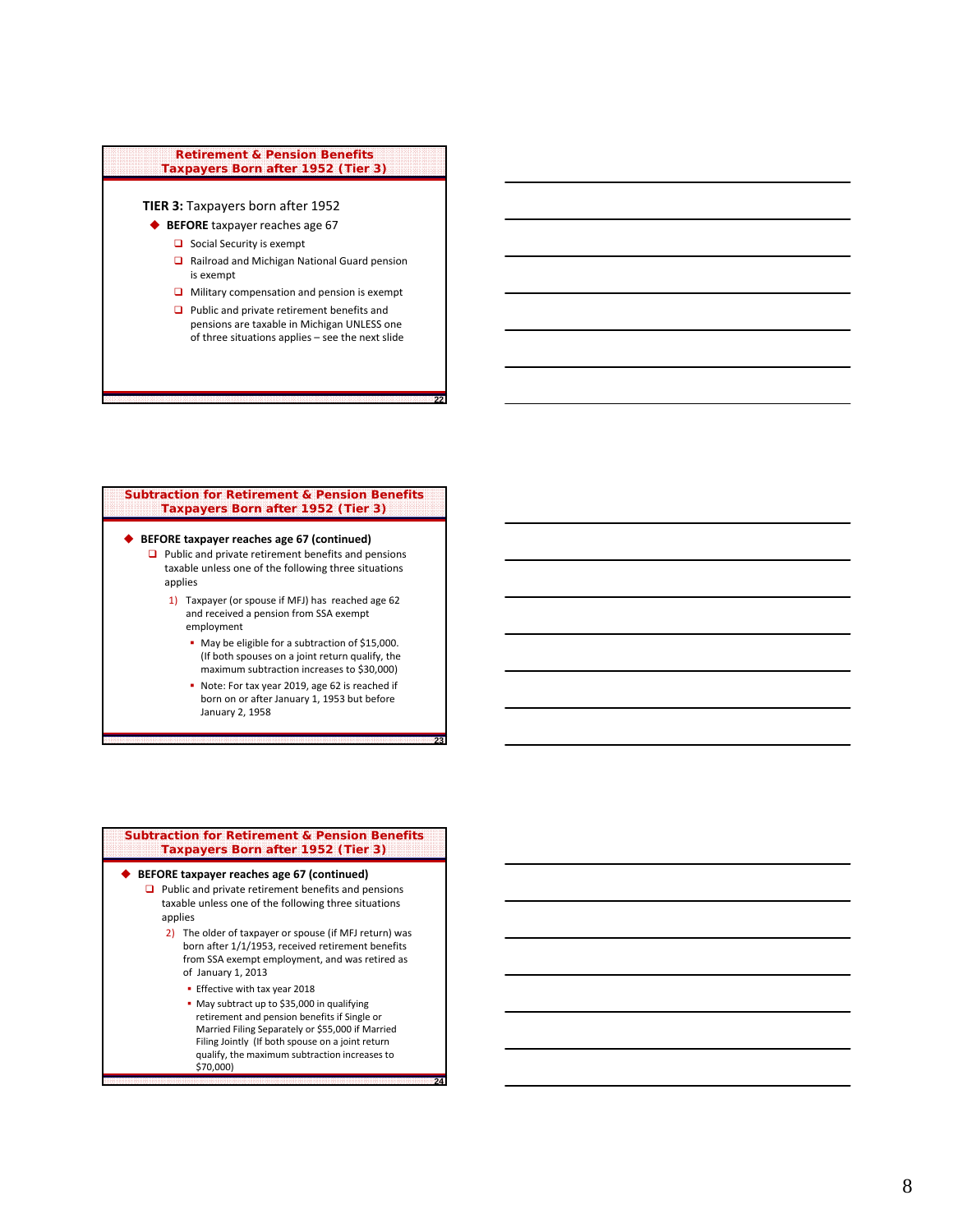

# **References**

For complete information on retirement and pension benefits and how to handle them on the Michigan tax return, refer to the:

- Instructions for the MI‐1040, the
- Retirement and Pension Benefits Chart, and
- $\Box$  Treasury's web page for Retirement and Pension Information

**26**

**27**

## **Retirement & Pension Benefits Subtraction on City of Detroit Resident Return**

If pension or retirement benefit included in AGI, follow guidance below for a Detroit Resident return:

- **Code 1** (early distribution, no known exception) Always taxable, do not subtract
- ◆ **Code 2** (early distribution, exception applies) Not eligible for subtraction, unless: Part of series of mainly equal periodic payments made for the life of the employee or the joint lives of the employee and their beneficiary; Early retirement under the terms of the plan
- ◆ Code 3 (disability) Eligible for subtraction, even if reported as wages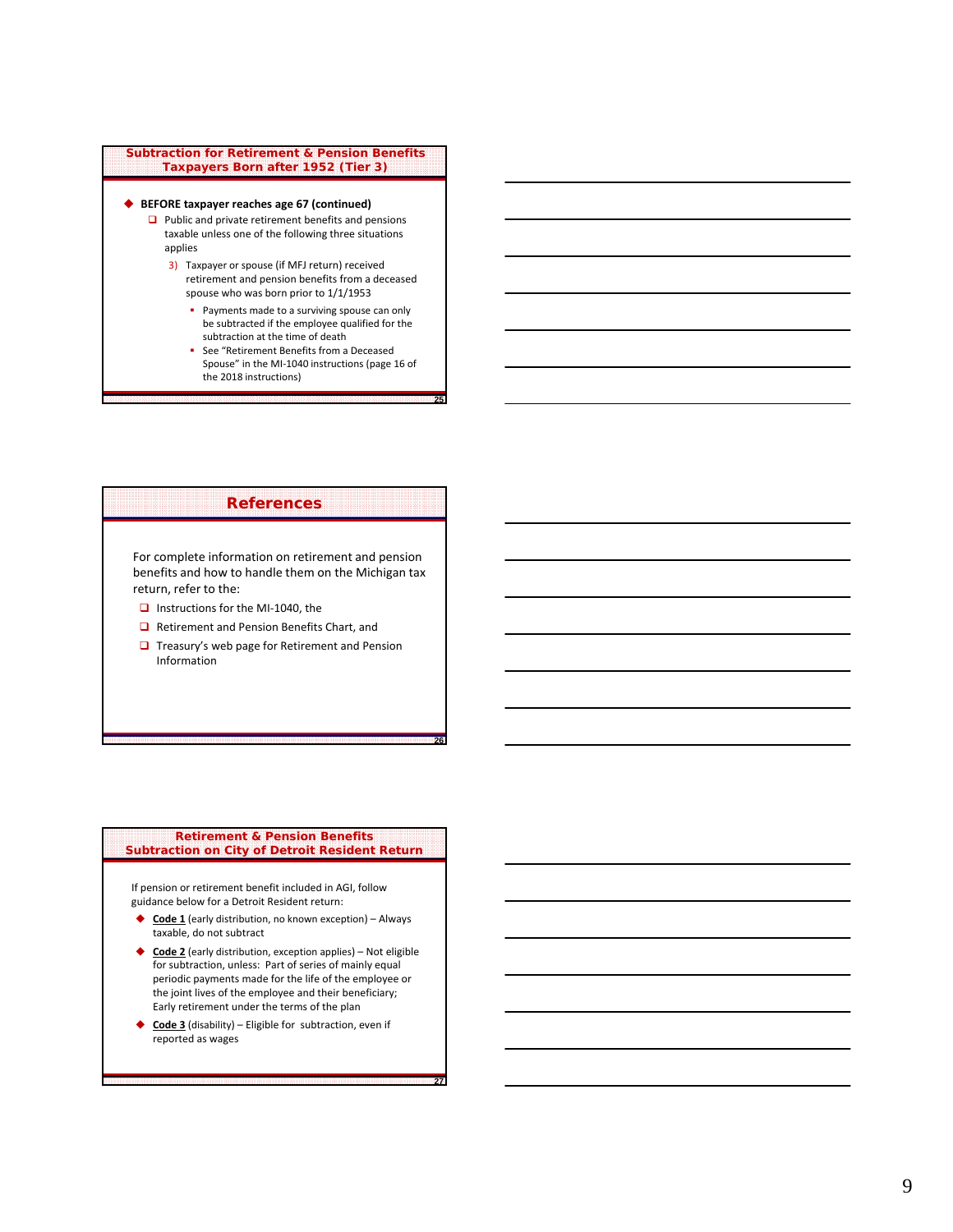#### **Retirement & Pension Benefits Subtraction on City of Detroit Resident Return (Cont.)**

- ◆ Code 4 (death) Subtract for surviving spouse only and if the decedent would have also qualified for a normal distribution under Distribution Code 7 at the time of death. No, if paid as a death benefit payment made by an employer but not made as part of a pension, profit sharing, or retirement plan
- ◆ **Code 7** (normal distribution) Eligible for subtraction

Exception: May not subtract distributions from a plan that allows the employee to set the amount of compensation to be deferred or from a plan that does not prescribe the retirement age or years of service

**28**

**29**

**30**

#### **Retirement & Pension Benefits Subtraction on City of Detroit Resident Return (Cont.)**

- Age is not a consideration for the subtraction on the Detroit resident return
- ◆ Example: Sally, born in 1959, received a qualified retirement distribution. Box 7 of her 2019 Form 1099‐R shows distribution code 3 (disability).
	- Do not subtract on her 2019 Michigan tax return (Sally falls into the Tier 3 age category, born after 1952. Subtraction for this distribution not allowed.)
	- □ Subtraction is allowed on Sally's 2019 Detroit resident return
- Subtraction is reported on Form 5118, line 30, subtractions from income for IRA, pension, annuity, or other retirement distribution

**Total Household Resources**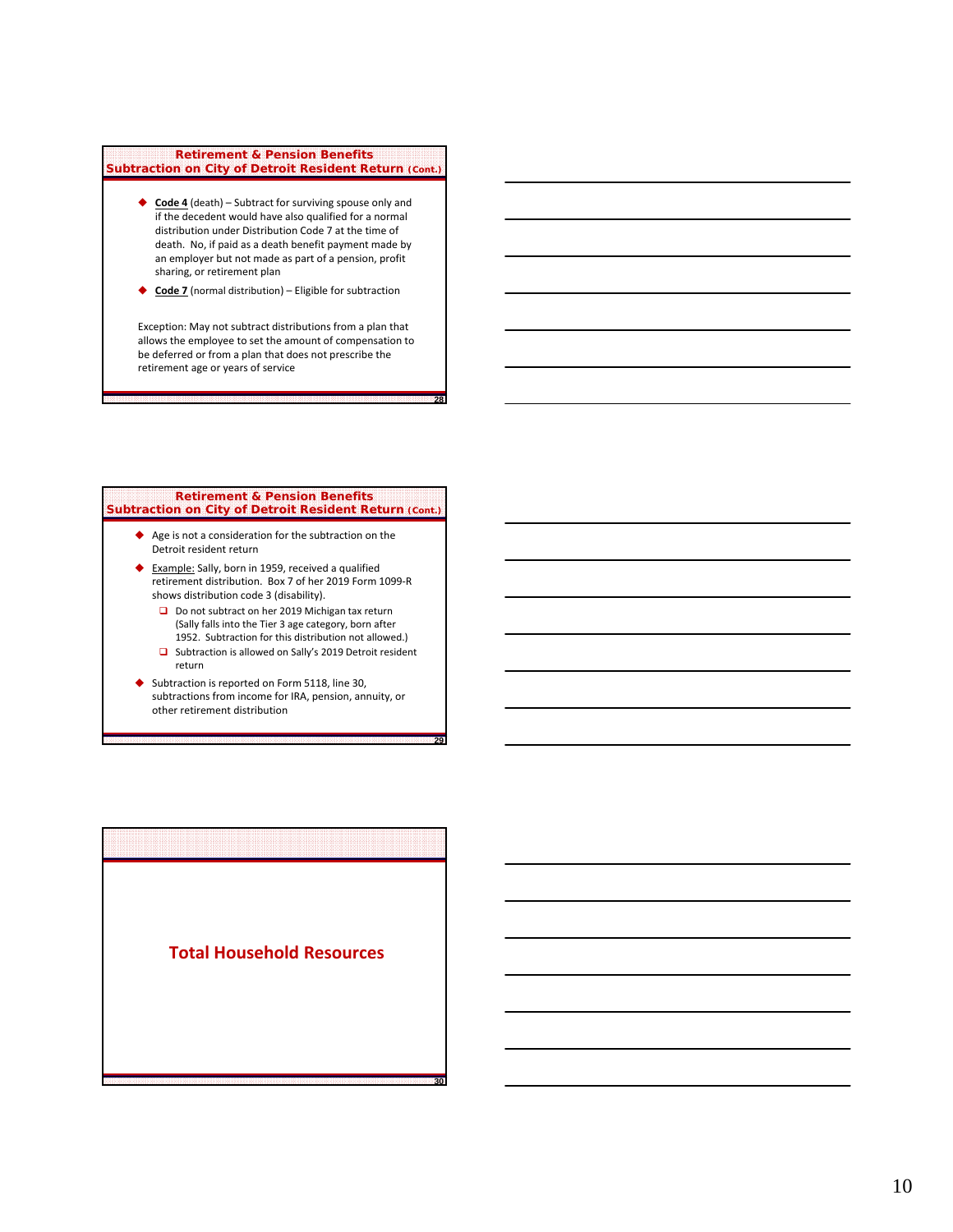# **Total Household Resources Defined**

- ◆ Total household resources (THR) are defined as all *income* received by all persons of a *household* in a tax year while members of a household, increased by the following deductions from federal gross income:
	- $\Box$  Any net business loss after netting all business income and loss
	- $\Box$  Any net rental or royalty loss
	- Any carryback or carryforward of a net operating loss
- ◆ Refer to Revenue Administrative Bulletin (RAB) 2015-18, Income Tax – Total Household Resources Defined (Revenue Administrative Bulletins can be found at: https://www.michigan.gov/taxes/0,4676,7‐238‐43551\_84522‐‐‐,00.html

**31**

**32**

**33**

# **Total Household Resources "Income" and "Household"**

- "Income" includes both taxable and nontaxable income. Technically: Federal adjusted gross income (AGI) plus all income specifically excluded or exempt from the computation of federal AGI.
- "Household" is statutorily defined as a *claimant* and spouse.
	- $\Box$  A claimant is a person who files a property tax or home heating credit. It includes a husband and wife if they are required to file a joint Michigan tax return.

### **Total Household Resources "Income"**

- ◆ The income of both spouses must be included in THR if:
	- 1) They are required to file a joint state tax return\*, even if the husband and wife do not reside together, or
	- 2) They share a home, regardless of their filing status.

(\*Note: If federal return was filed jointly, taxpayers must file a joint Michigan income tax return.)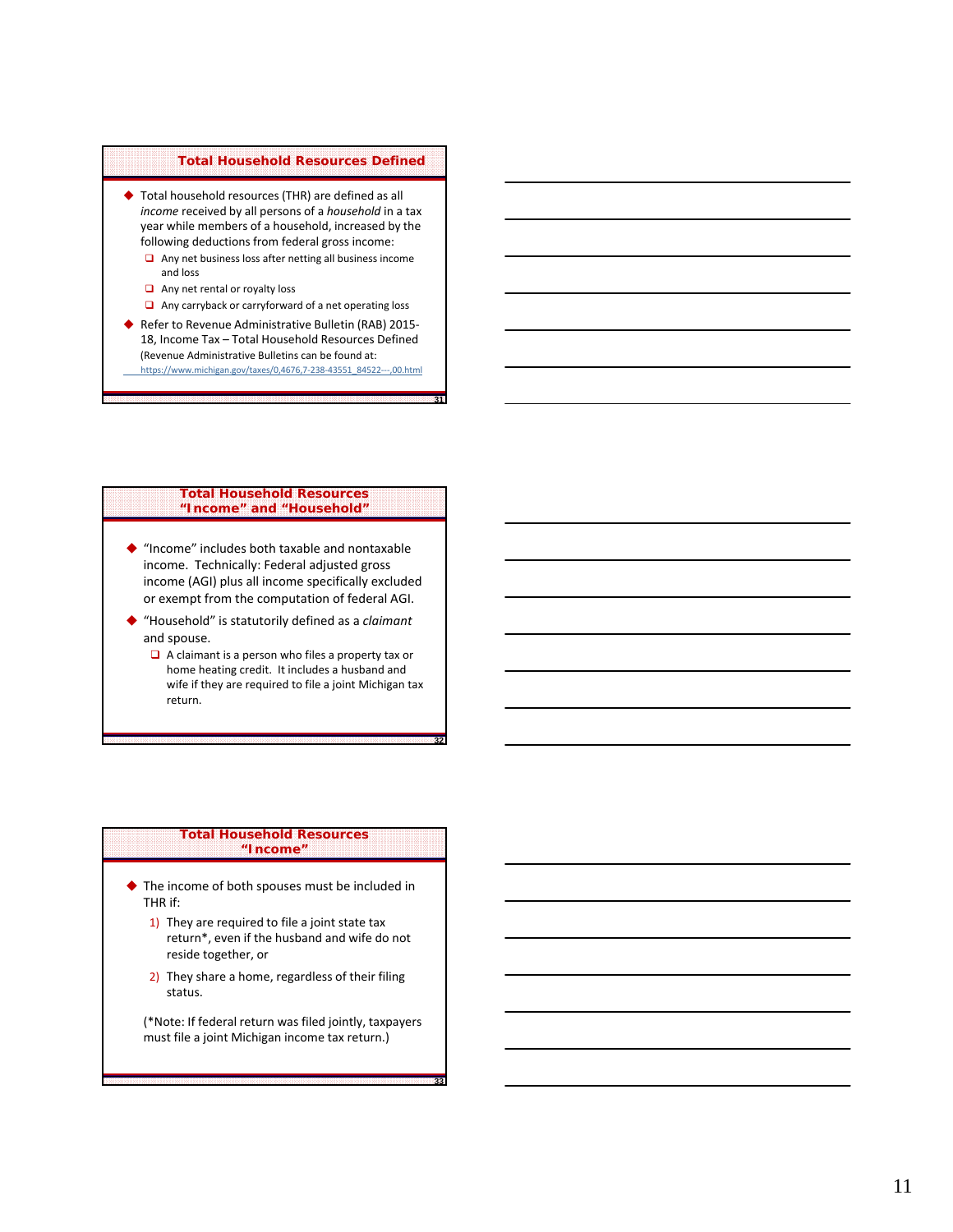# **Total Household Resources "Income"**

- ◆ In RAB 2015-18, there is a nonexclusive list of income to include in total household resources (THR), as well as a list of items not to include in THR.
- Other sources also contain similar lists, including the:
	- Michigan MI-1040 Instructions
	- **u** Michigan Taxpayer Assistance Manual (TAM)
	- *Income and Deductible Items, Summary Chart*, located in Chapter 5 of the TAM.
	- **Michigan Tax Text Manual**
- $\blacklozenge$  Note that the lists in these various sources may not necessarily be the same. An item may be on one list, but not on another. Or one source may provide more detail.  $\Box$  Reference the various lists in making THR determinations

**34**

**35**

**36**

#### **Income Does Not Substantiate Property Taxes/Rent & Other Living Expenses**

# **Total household resources does not substantiate rent or property taxes paid plus other living expenses**

- $\Box$  Ask filer if they had assistance with paying any of their bills  $\triangleright$  Gifts of cash or merchandise
	- $\triangleright$  Expenses paid on his or her behalf
- $\Box$  If the filer had money that is excludable from THR (e.g., government payments to a third party, loan proceeds, withdrawal from savings, 1099‐R gross distribution greater than taxable amount)
	- $\triangleright$  Prepare a paper return with an explanation attached
	- $\triangleright$  Attachment should explain in as much detail as possible where the money came from to pay expenses, e.g., list withdrawal dates from savings account and amount withdrawn
	- > Include a Note in TaxSlayer
- $\Box$  If the filer cannot provide an explanation as to how he or she paid their expenses, we recommend you not prepare the return

# **Selected THR Issues**

Selected total household resources items:

- □ Supplemental Security Income (SSI)
- Dependent's Social Security Benefits and SSI
- □ Cash assistance from the Department of Education for the payment of child care
- $\Box$  Nontaxable gain from the sale of a main home
- **Q** Capital loss carryover
- Nontaxable scholarships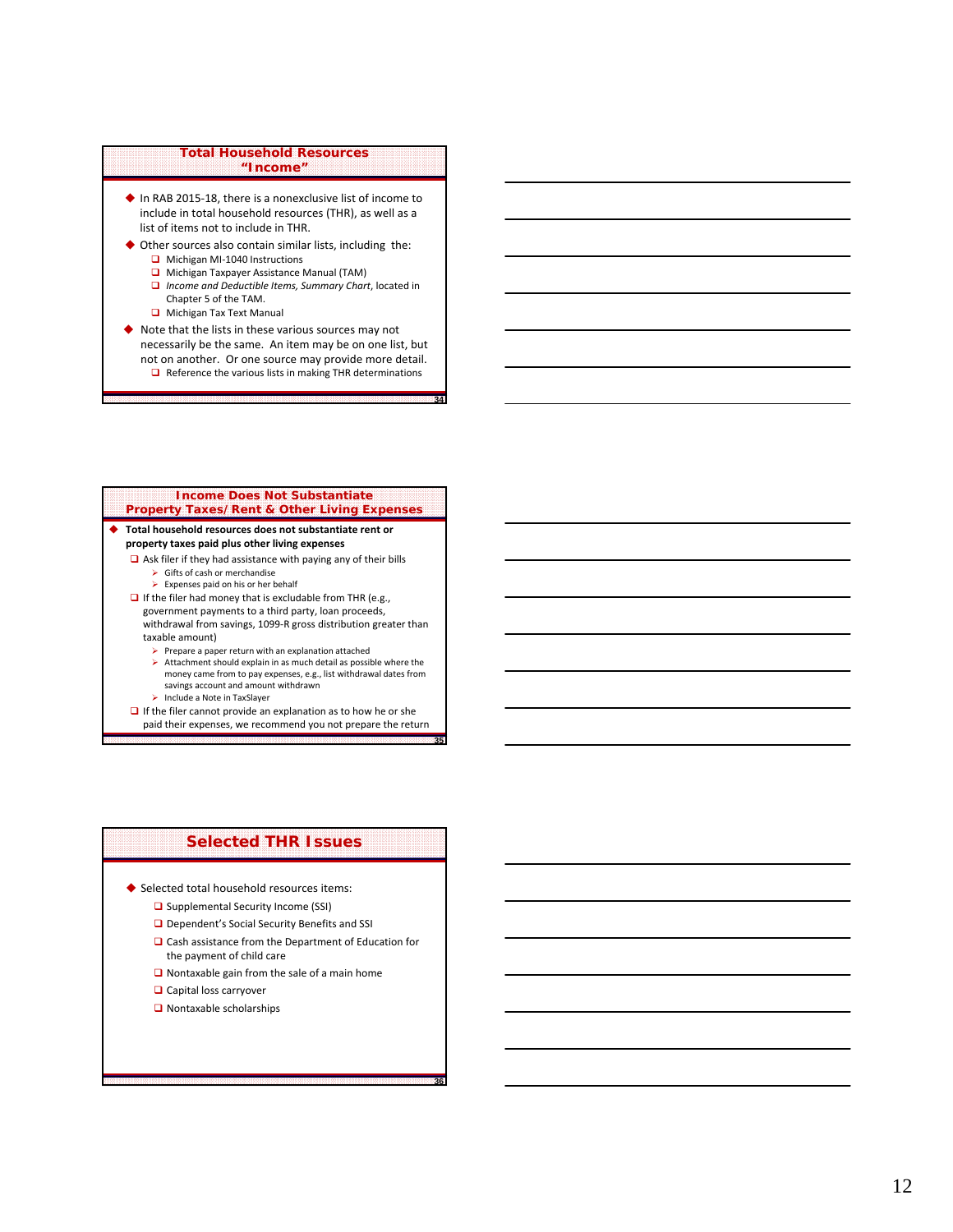# **Supplemental Security Income**

- Supplemental Security Income (SSI) is administered by the Social Security Administration and is cash assistance for people with limited income and resources who are:
	- Age 65 or older, or
	- Blind, or Disabled
	-
- SSI is paid on the first of the month
- ◆ Social Security benefits are typically paid on the third of the month, or on the first or third Wednesday of the month
- ◆ Maximum SSI for an individual in 2019 is \$771 per month
- SSI is reported on the same line as Social Security benefits on the Michigan credit claim forms

**37**

**38**

**39**

# **Supplemental Security Income (Continued)**

If someone received both SSI and Social Security benefits, and that is their only source of income (other than State SSI):

- ◆ The total of these two sources of income is typically \$20 per month more than the maximum SSI an eligible individual would receive. In 2019, this would be \$791 per month (\$771 + \$20).
- ◆ Example: A client brings in their 2019 Form SSA-1099, Social Security Benefits Statement, but isn't sure of the amount of their SSI for the year. Box 5 of the SSA ‐1099 shows \$7,656. To determine their SSI:
	- $\Box$  \$791 x 12 months = \$9.492
	- $\Box$  \$9,492 7,656 = \$1,836, potential SSI for the year, or \$153 per month
	- $\Box$  A discussion with the client is warranted to verify that this was the
	- amount they received on the  $1<sup>st</sup>$  of each and every month in 2019.
	- □ If uncertain, ask the client to get a letter from the Social Security Administration stating the total SSI paid to them in the tax year.

# **Supplemental Security Income (Continued)**

### **Benefit Amount vs. Net Amount Received**

- ◆ If the amount of SSI received each month is less than the benefit amount due to withholding for a prior year overpayment, include the net amount received in total household resources.
	- □ Example: A person's SSI benefit is \$771 per month, but the mount he or she actually received each month in 2019 was \$751 because the Social Security Administration was withholding \$20 each month for a prior overpayment.
	- The \$751 per month, or \$9,012, is the amount included in THR.
- ◆ If withholding is due to attorney fees or another reason that cannot be categorized as a recovery of prior year(s) income, the gross amount of the benefit awarded should be included in THR.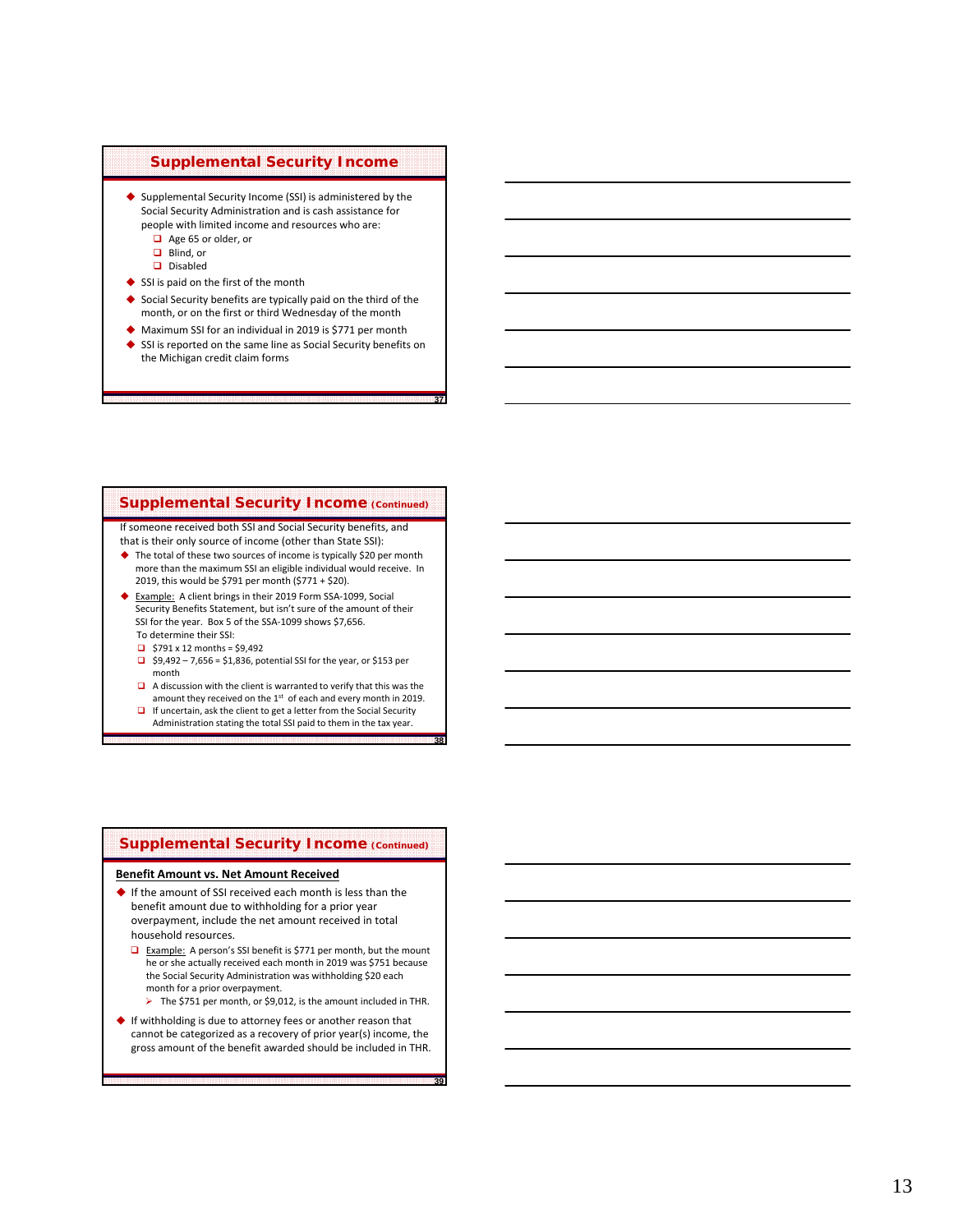# **State SSI**

- Individuals receiving Supplemental Security Income (SSI) usually also receive State SSI.
- ◆ State SSI is administered by the Michigan Department of Health and Human Services (MDHHS).
- $\blacklozenge$  Individuals typically get \$14 per month, which is paid quarterly in the amount of \$42 each March, June, September and December. The total for the year is \$168.
- ◆ State SSI is included in Total Household Resources and should be reported on the line for *Other nontaxable income* . Do not report it on the line for Social Security/SSI or on the line for FIP and other MDHHS benefits.

**40**

**41**

**42**

#### **Dependent's Social Security Benefits and SSI**

- ◆ Include in total household resources any Social Security benefits and/or Supplemental Security Income received *for* a minor child or dependent adult who lived with the taxpayer.
	- $\Box$  This is where the taxpayer (or spouse) is the payee  $\Box$  The entire amount is included in THR on the same line
	- for Social Security benefits and SSI
- ◆ State SSI received *for* a dependent is included on the line for Other nontaxable income.
- If Social Security benefits and/or SSI is paid directly to the dependent adult, it is not necessarily included in THR.
	- Only include any amount that the dependent contributed to the filer's household and other expenses. Report it on the line for *Gifts or expenses paid on your behalf*.

### **TaxSlayer Entries for SSI and for Dependent's Benefits**

*Homestead Property Tax and Home Heating Credit* **page in TaxSlayer**

- $\blacklozenge$  The total of the income below is entered in one entry box:
	- $\Box$  Supplemental Security Income received by the taxpayer and/or spouse
	- **□** Social Security benefits received *for* a dependent(s)
	- **□** Supplemental Security Income received for a dependent(s)
- Consider using the Notes feature in TaxSlayer to identify the type(s) of benefit and the amount(s) that were entered in the box.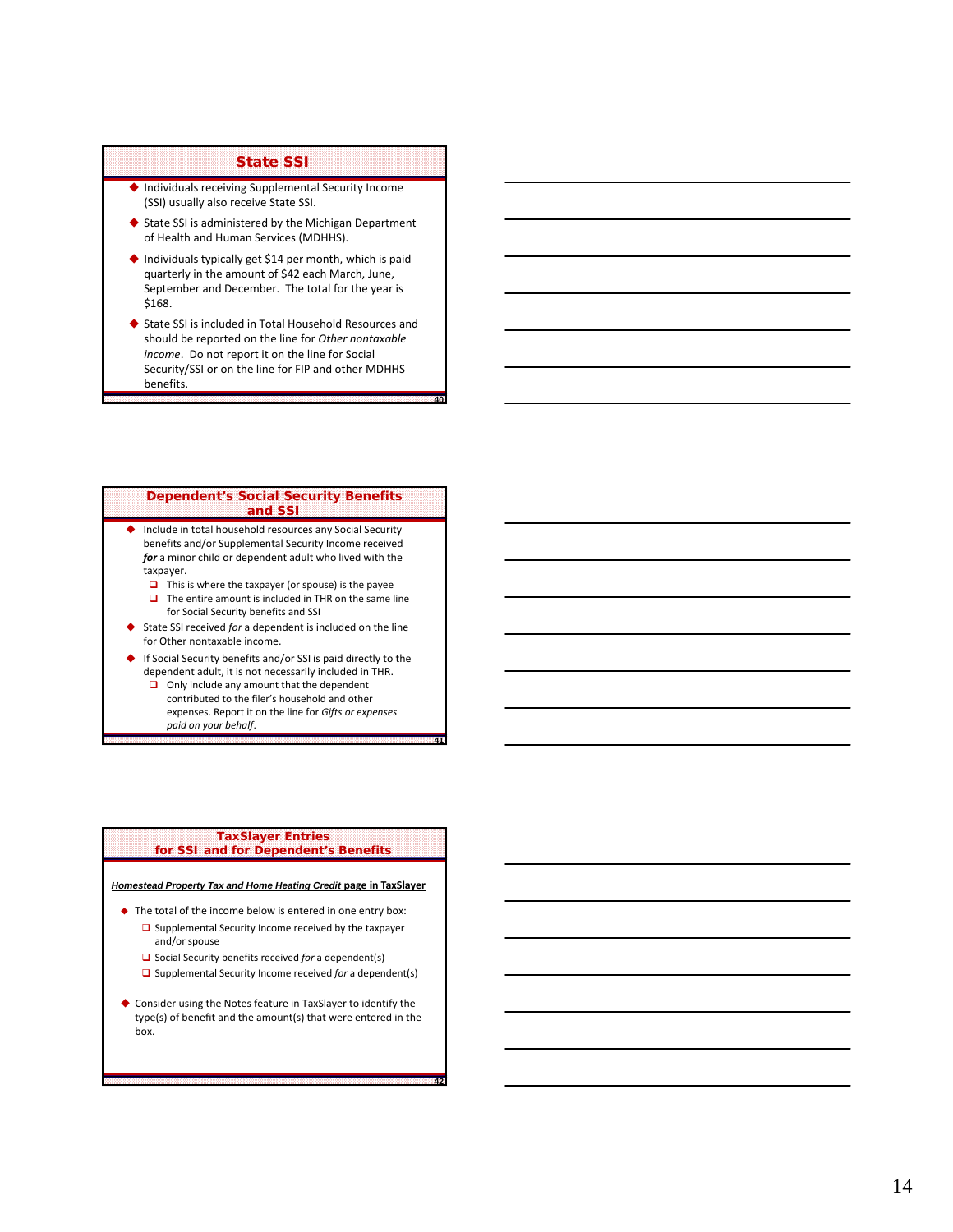#### **Cash Assistance from the Department of Education for the Payment of Child Care**

- ◆ Parents who receive cash assistance from the Department of Education for the payment of child care must include the total for the tax year in total household resources.
- ◆ It is included in THR regardless of any payments made to the child caregiver.
- ◆ *TaxSlayer Entry:* Payments made to parents from the Department of Education for child care should be reported on the line for Other nontaxable income on the *Homestead Property Tax and Home Heating Credit* page on the parent's return.

**43**

**44**

**45**

# **Nontaxable Gain from the Sale of a Home**

- A net capital gain or loss included in AGI will carry forward to the Michigan credit claims
- Any excluded gain realized from the sale of a main residence must also be included in total household resources
- ◆ *TaxSlayer Entry:* The excluded gain should be shown on the line for capital gains less capital losses of the Michigan credit claims; however, TaxSlayer does not allow for this.
	- **Enter the excluded gain in the field for Other** nontaxable income on the *Homestead Property Tax and Home Heating Credits* page

# **Capital Loss Carryover**

- ◆ Be aware that any capital loss carryover, both shortterm and long-term, included in AGI is included in THR
- ◆ This is true even if it's the same unused capital loss carryover from a prior year
- This was confirmed by Michigan Department of Treasury in October 2019
- TaxSlayer picks up the capital gain (loss) from the federal return; no additional entry is required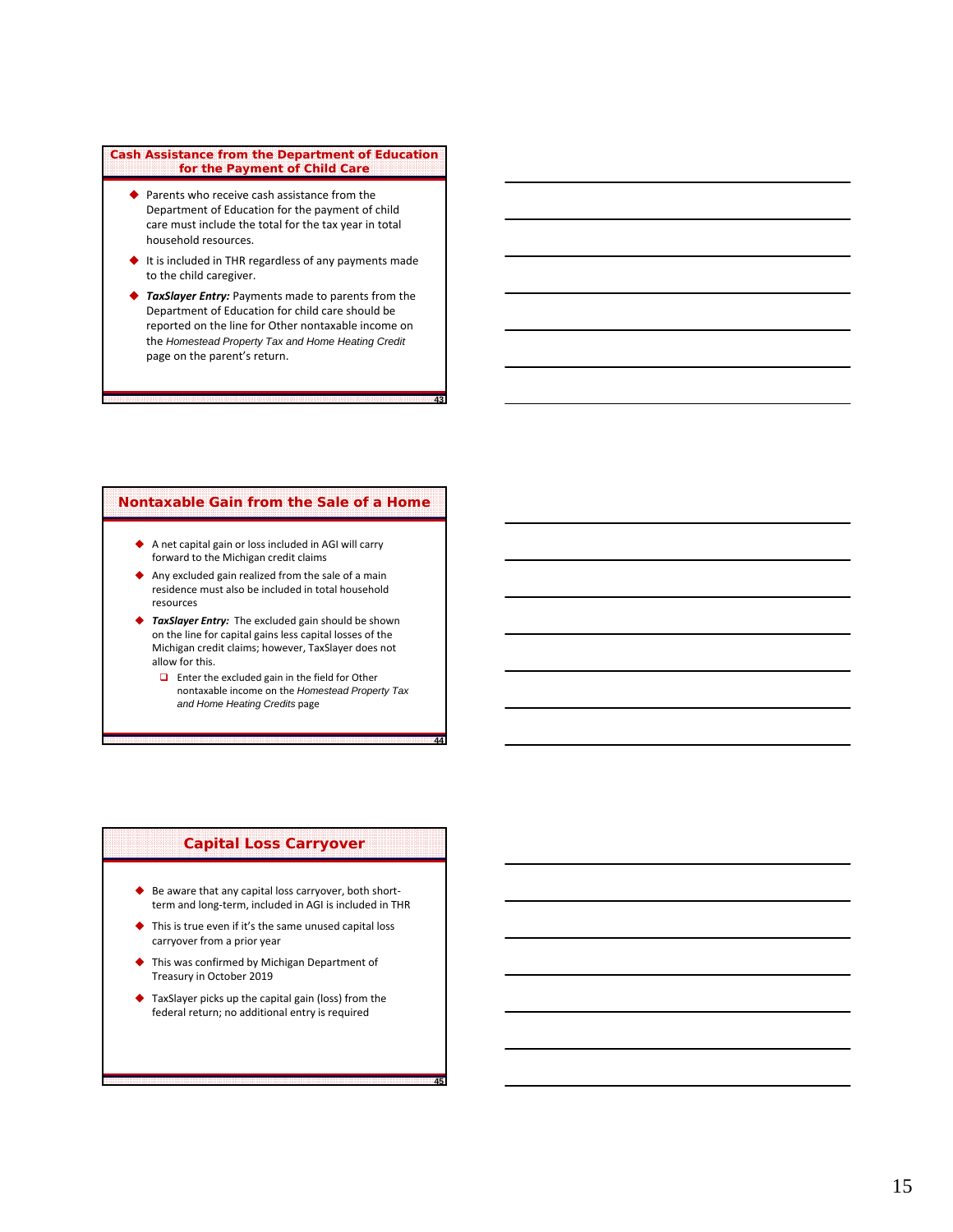## **Nontaxable Scholarships and Forgiveness of Debt**

- ◆ Nontaxable scholarships
	- $\Box$  Taxable scholarships included in AGI will carry forward to the Michigan credit claims
	- $\Box$  Nontaxable scholarships must also be included in THR for the recipient of the scholarship
- ◆ *TaxSlayer Entry:* Enter nontaxable scholarships as Other nontaxable income on the recipient's *Homestead Property Tax and Home Heating Credit* page.

# **Deduction for**

**46**

**47**

**48**

- **Medical Insurance/HMO Premiums** ◆ Deduction to arrive at Total Household Resources
- CAN deduct premiums paid for the claimant and his/her family for:
	- $\Box$  Medical insurance
	- Dental insurance
	- **D** Vision insurance
	- $\Box$  Prescription drug plan
	- Automobile insurance (medical care cost only)
- CANNOT deduct amounts paid for/with:
	- Long-term disability insurance
	- $\Box$  Long-term care insurance
	- $\Box$  Pre-tax payroll contributions for health insurance
- ◆ DO NOT include insurance premiums:
	- $\Box$  Deducted on the line for Social Security, etc., on the credit claims (i.e, Medicare Parts B, C, and/or D; Medicare Advantage plan)
	- $\Box$  Deducted on the line for Other adjustments on the credit claims
	- (e.g., self‐employed health insurance and Health Savings Account
	- (HSA) deductions from the federal return)

### **Deduction for Medical Insurance/HMO Premiums (Cont.)**

- If insured through the Marketplace:
	- $\Box$  Insurance premium must be reduced by the federal Premium Tax Credit
	- Use federal Form 8962, Premium Tax Credit (PTC), to calculate the net insurance premium
		- The annual total insurance premium (line 11A or the sum of lines 12A through 23A of U.S. Form 8962) *minus*
		- the total premium tax credit (line 24 of U.S. Form 8962) may be claimed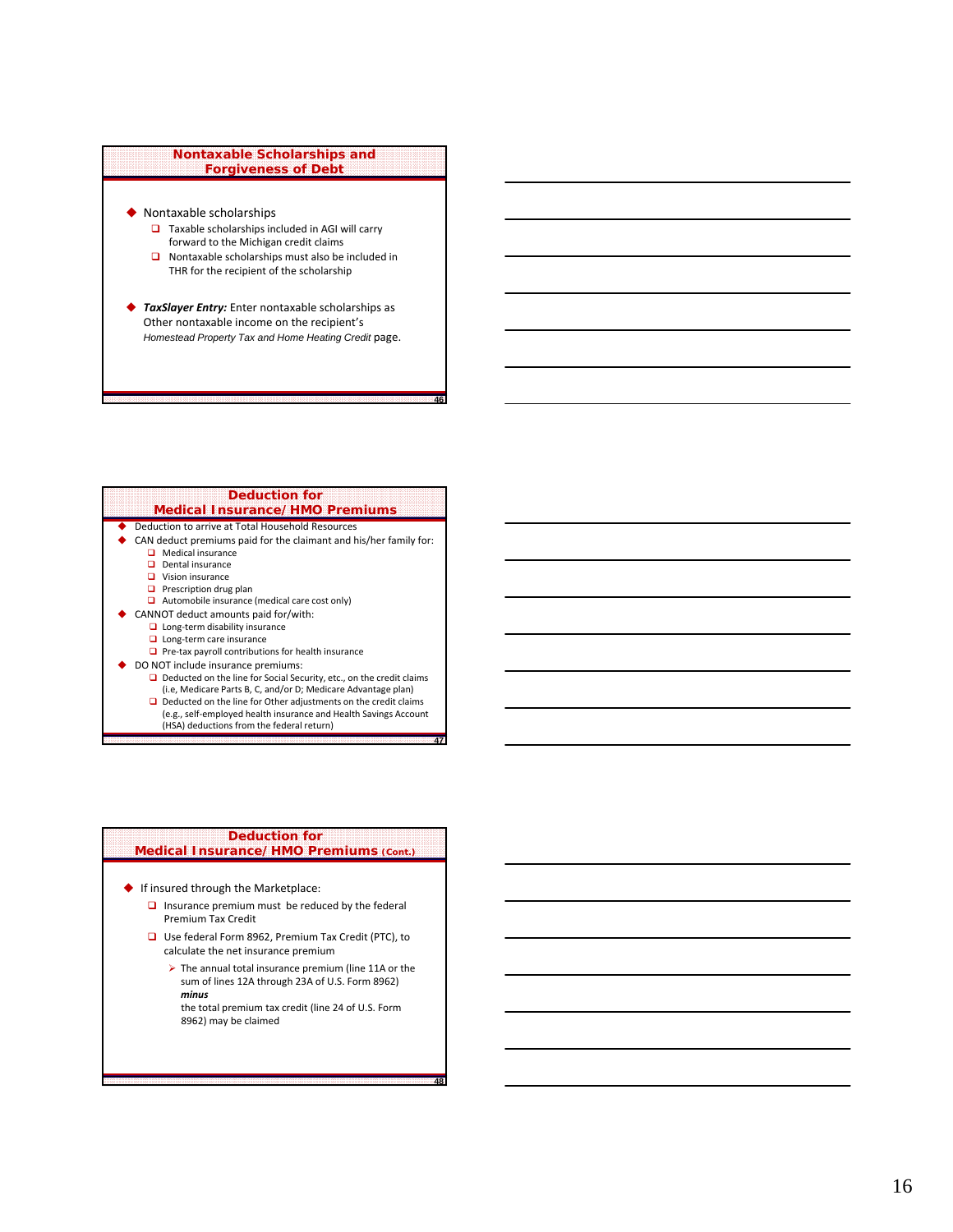# **Deduction for Medical Insurance/HMO Premiums (Cont.)**

- Auto PIP (Personal injury protection):
	- $\Box$  Use \$130 as the allowable amount per insured vehicle paid for the claimant and his/her family
	- $\Box$  If a higher amount can be proven for the medical care portion of car insurance, the higher amount can be used
		- $\triangleright$  The medical care portion premium must be clearly identified
		- (Auto PIP in Michigan covers medical expenses, lost wages, survivor losses, and a certain amount per day for replacement services.)

**49**

**50**

**51**

# **Homestead Property Tax Credit Claim**

- $\triangle$  Basics of the claim
- Using Millage Rates to Calculate Property Taxes Levied
- Mobile Home Park Resident
- Alternate Housing Facilities
	- □ Subsidized Housing and Service Fee Housing
	- $\Box$  Special Housing

#### **Homestead Property Tax Credit The Basics**

- ◆ Beginning with tax year 2018:
	- □ Maximum total household resources is \$60,000
	- $\Box$  The phase out begins when THR exceeds \$51,000
	- $\Box$  Maximum credit is \$1,500
	- $\Box$  Percentage of rent used is 23% (unless service fee housing, then 10%)
	- $\Box$  The threshold by which property taxes levied or percentage of rent exceeds THR is 3.2% (for most filers)
		- $\triangleright$  Property taxes and/or percentage of rent minus 3.2% of THR is the beginning calculation for the credit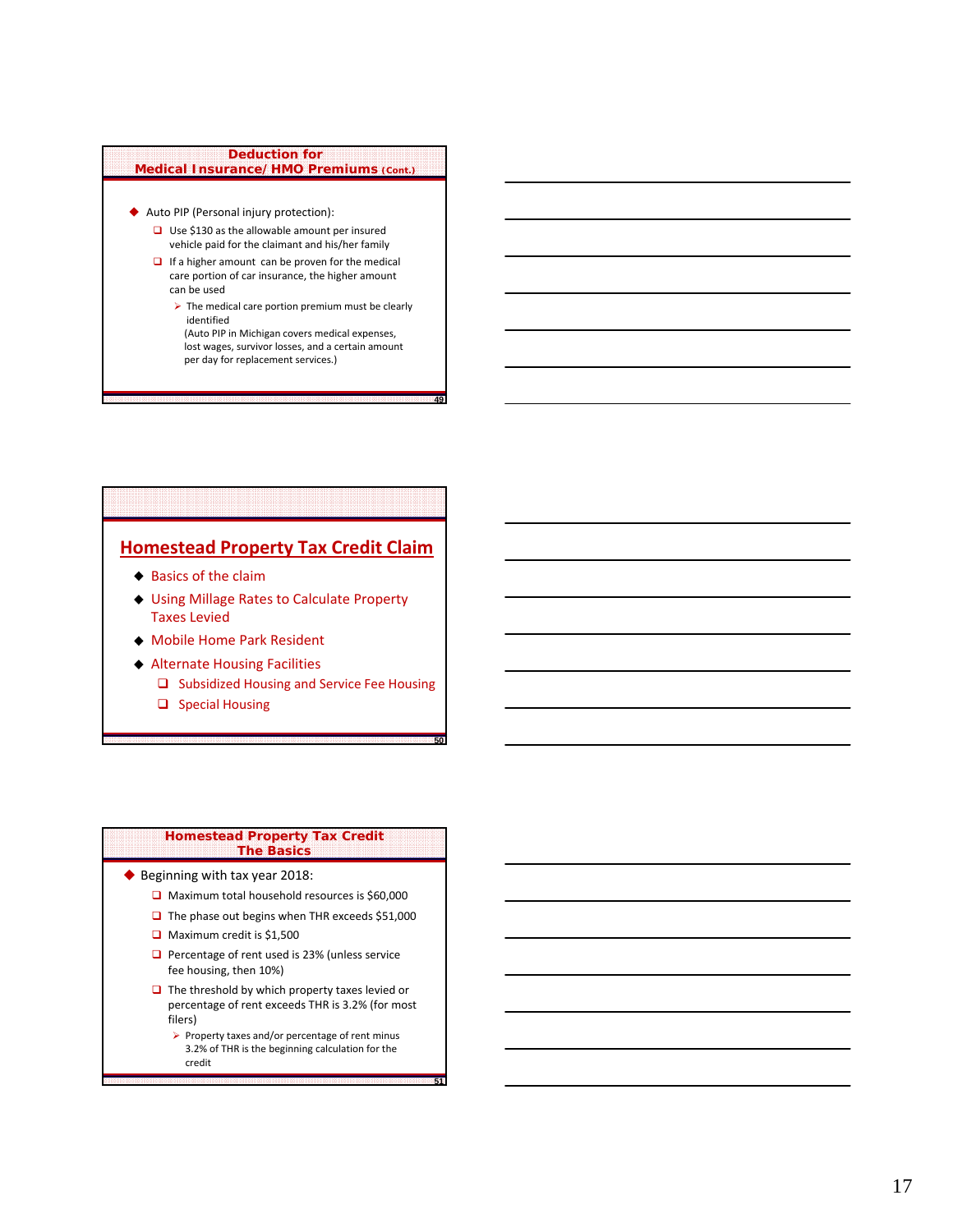#### **Homestead Property Tax Credit Criteria**

# **Who May Claim a Property Tax Credit?**

- An individual who was a resident of Michigan for at least six months
- ◆ The individual was billed for property taxes or paid rent on Michigan homestead
- The individual must be the occupant as well as the owner or renter (contracted to pay rent)
- ◆ The property must be subject to property tax or a service fee in lieu of property tax
- ◆ Property must have a taxable value of \$135,000 or less
- ◆ Total household resources cannot exceed \$60,000
- ◆ Filers claimed as a dependent must show support on line 24 of the claim (gifts or expenses paid on his or her behalf)

**52**

**53**

**54**

#### **Homestead Property Tax Credit Criteria**

## **Who May NOT Claim a Property Tax Credit?**

- An individual whose sole source of income is FIP assistance or other MDHHS benefits
- Those with total household resources over \$60,000
- Those with homesteads with taxable value over \$135,000

## **Form MI-1040CR-2, Homestead Property Tax Credit for Veterans and Blind People**

- ◆ Blind homeowners and veterans are eligible to claim the property tax credit using Form MI‐1040CR‐2, specifically:
	- a. Blind and own your own homestead
	- b. Veteran with service-connected disability or veteran's surviving spouse
	- c. Surviving spouse of veteran deceased in service
	- d. Active military, pensioned veteran or his/her surviving spouse
	- e. Surviving spouse of a nondisabled or nonpensioned veteran of the Korean War, World War II, or World War I
	- ◆ For "d" and "e" above, if THR is more than \$7,500 the
	- MI‐1040CR‐2 cannot be used
	- For veterans who were renters, the non‐homestead millage rate is needed
	- ◆ Use the claim form that results in the higher credit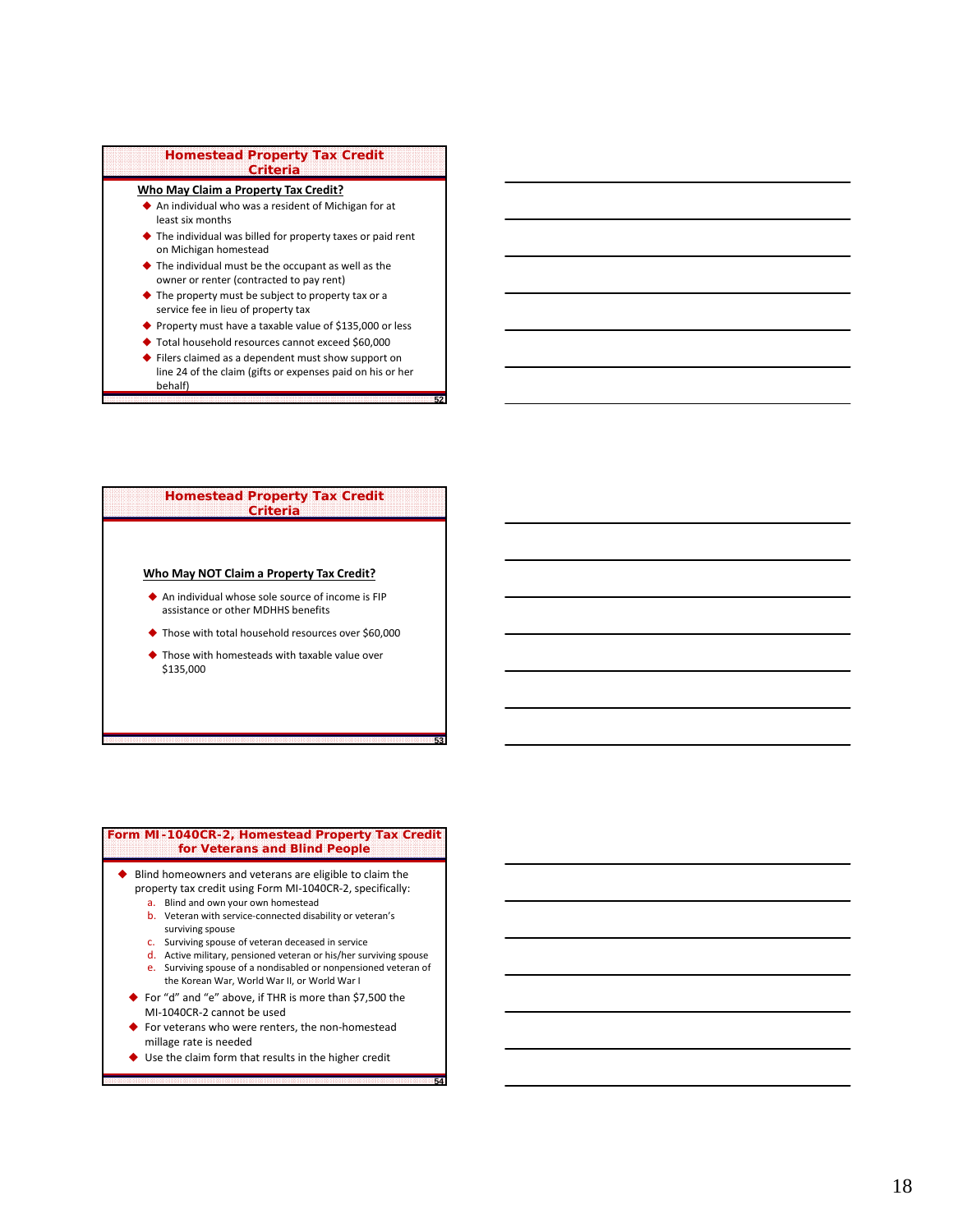

- ◆ Basic Calculation:
	- **a** Taxable Value **x** Millage Rate **x** 1.01
		- $\triangleright$  Up to 1% of administrative fees can be included in taxes claimed; calculation above assumes a 1% admin fee

# $\blacklozenge$  Tips

- $\Box$  Make sure the property classification is residential. For Detroit homeowners the classification is 401 Residential.
- □ Use the applicable millage rate based on the Principal
- Residence Exemption (PRE) and the taxpayer situation  $\Box$  Make sure the correct school district is entered on the return
	- $\triangleright$  Confirm school district with the client
	- $\triangleright$  School district for an address can often also be found online

**55**

**56**

**57**

## **Using Millage Rates to Calculate Property Taxes Levied**

#### ◆ Tips (continued)

- You can use the millage rates posted on Treasury's web site
	- ▶ Go to www.michigan.gov/taxes, click on Property Taxes, then Estimate Your Property Taxes/Millage Rate Information, and then Millage Rates
	- $\triangleright$  Read the disclaimers at the end of the report (discusses special assessments, community college millage, and properties transferred from one school district to another)
	- $\triangleright$  Rates for 2019 will be posted in early 2020

# **Using Millage Rates to Calculate Property Taxes Levied** ◆ Principal Residence Exemption

- $\Box$  A principal residence exemption (PRE) can be claimed by the homeowner if he/she owns and occupies his/her principal residence
- $\Box$  Exempts the property from a portion of local school operating taxes
- $\Box$  Homeowners claim the exemption by completing the *Homeowner's Principal Residence Exemption Affidavit* , Form 2368, and file it with their city or township assessor
- Most homeowners have a PRE of 100%, indicating entire property is used as their personal residence
- $\Box$  If your client doesn't have a PRE and he or she meets the criteria, advise them to file for the exemption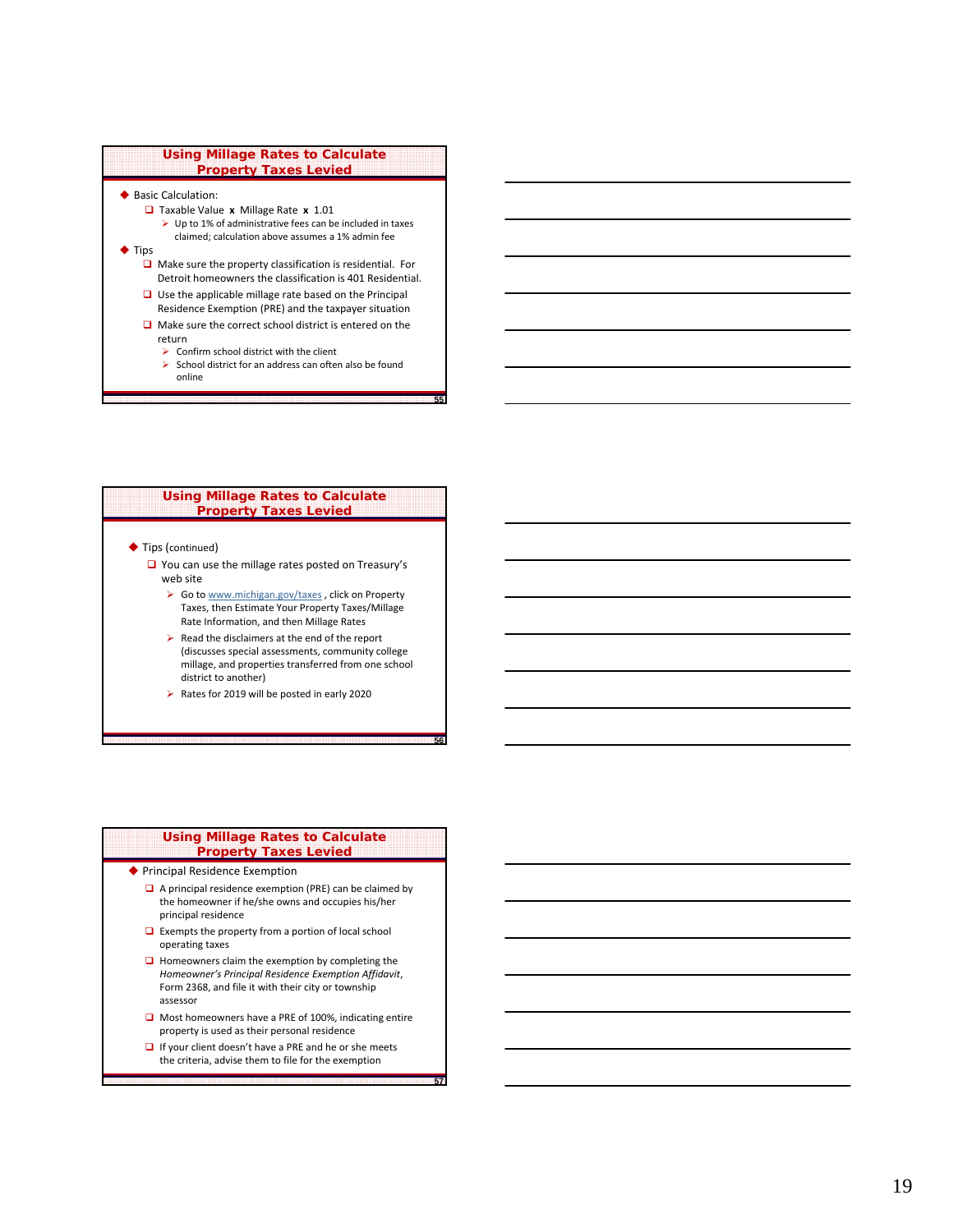#### **Using Millage Rates to Calculate Property Taxes Levied**

- Millage Rate Homestead vs. NonHomestead Rate  $\Box$  If PRE is 100%, use the homestead millage rate
	- $\Box$  If PRE is 0%, and individual owned and occupied his or her principal residence, use the nonhomestead rate
		- $\triangleright$  Filer is able to claim the school operating taxes
		- $\triangleright$  Advise them to file for the principal residence exemption
	- $\Box$  If PRE is anything other than 100% or 0%, use the homestead rate, but calculation is more complicated. See example on next slides.

**58**

**59**

**60**

## **Using Millage Rates to Calculate Property Taxes Levied**

## ◆ Shared Housing

- When two or more single adults share a home, each may file a credit claim if each has contracted to pay rent or owns a share of the home.
- □ Each adult should file an individual claim based on his or her total household resources and prorated share of taxes or rent paid
	- $\triangleright$  Proration is based on percentage of ownership or tenant names on the lease. It is not based on the amount each owner or renter pays.

# **Using Millage Rates to Calculate Property Taxes Levied – Examples**

- $\triangle$  Example 1 Taxable value is \$21,000 and homeowner has a PRE of 100%. Homestead millage rate is 67.62270
	- Calculation: \$21,000 **x** .0676227 **x** 1.01 **=** \$1,434 Claim \$1,434 as property taxes levied
- ◆ Example 2 Two siblings both own and occupy a home. Taxable value is \$30,000, PRE is 0%, and nonhomestead millage rate is 85.62270.
	- Calculation: \$30,000 **x** .0856227 **x** 1.01 **=** \$2,594 Then \$2,594 **x** 50% **=** \$1,297
	- □ Each sibling may claim \$1,297 as property taxes levied
	- $\Box$  Advise the client to apply for the principal residence exemption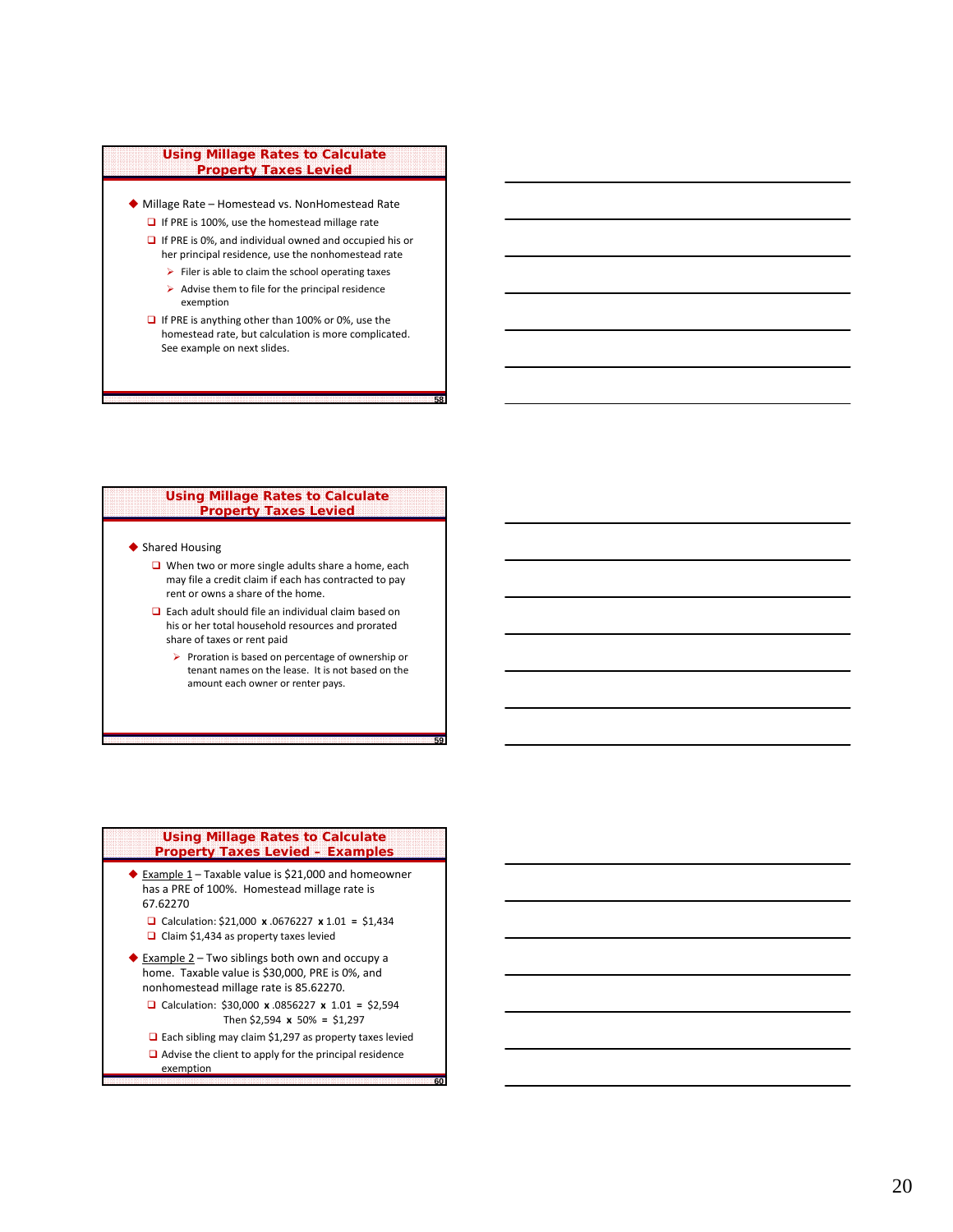| Using Millage Rates to Calculate<br><b>Property Taxes Levied - Examples</b>                                                                                                                                                      |                                  |  |  |
|----------------------------------------------------------------------------------------------------------------------------------------------------------------------------------------------------------------------------------|----------------------------------|--|--|
| Example 3 – Taxable value is \$26,396, homeowner has a<br>PRE of 66%. Homestead millage rate is 67.6227                                                                                                                          |                                  |  |  |
| $\Box$ Calculation 1 – If total taxes levied are known, subtract<br>school operating tax, any special assessments and any<br>penalty/interest charges from the total taxes. Multiply<br>remaining balance by the PRE percentage. |                                  |  |  |
| Taxes levied<br>↘<br>Less School Operating<br>Less Special Assessment                                                                                                                                                            | \$2,154<br>$-$ \$324<br>$-$ \$45 |  |  |
| Multiply by 1.01% to include<br>admin fee                                                                                                                                                                                        | \$1,785<br>X 1.01<br>\$1,803     |  |  |
| Multiply by 66% PRE<br>Taxes allowed for credit                                                                                                                                                                                  | X.66<br>\$1,190                  |  |  |
| $\Box$ Calculation 2 – Using millage rate<br>\$26,396 x .0676227 x 1.01 x .66 = \$1,190<br>⋗<br>61                                                                                                                               |                                  |  |  |



## **Using Millage Rates to Calculate Property Taxes Levied – Intake Sheet Documentation**

- ◆ Include a note on your Michigan intake sheet:
	- $\Box$  Indicate on the intake sheet if the millage rate was used to calculate property taxes levied and write down the calculation
	- $\Box$  This helps the Quality Reviewer during the review of the return
	- $\Box$  Also indicates for the client how the taxes claimed on their MI ‐1040CR or MI ‐1040CR ‐ 2 were determined

**62**

**63**

# **Mobile Home Park Resident**

# **Mobile Home Park Resident**

- ◆ May claim \$3 per month specific tax up to a maximum of \$36 and 23% of the yearly rent amount less the specific tax
- If additional taxes paid on attached buildings (garage, tool shed, etc.), then may also claim that amount
- **TAXSLAYER** entries on the *Renter Information* page: **D** For Monthly Rent, enter the full amount the resident paid
	- $\Box$  At the bottom of the page, answer Yes to the two questions regarding lot rent
	- Example: Resident paid \$503 per month for 12 months which includes the \$3 specific tax. After entries above are made (entering \$503 for monthly rent), Form MI ‐1040CR will show \$36 of property taxes levied on page 1, and \$500/month will be shown in the Renter's section to calculate the yearly amount of rent paid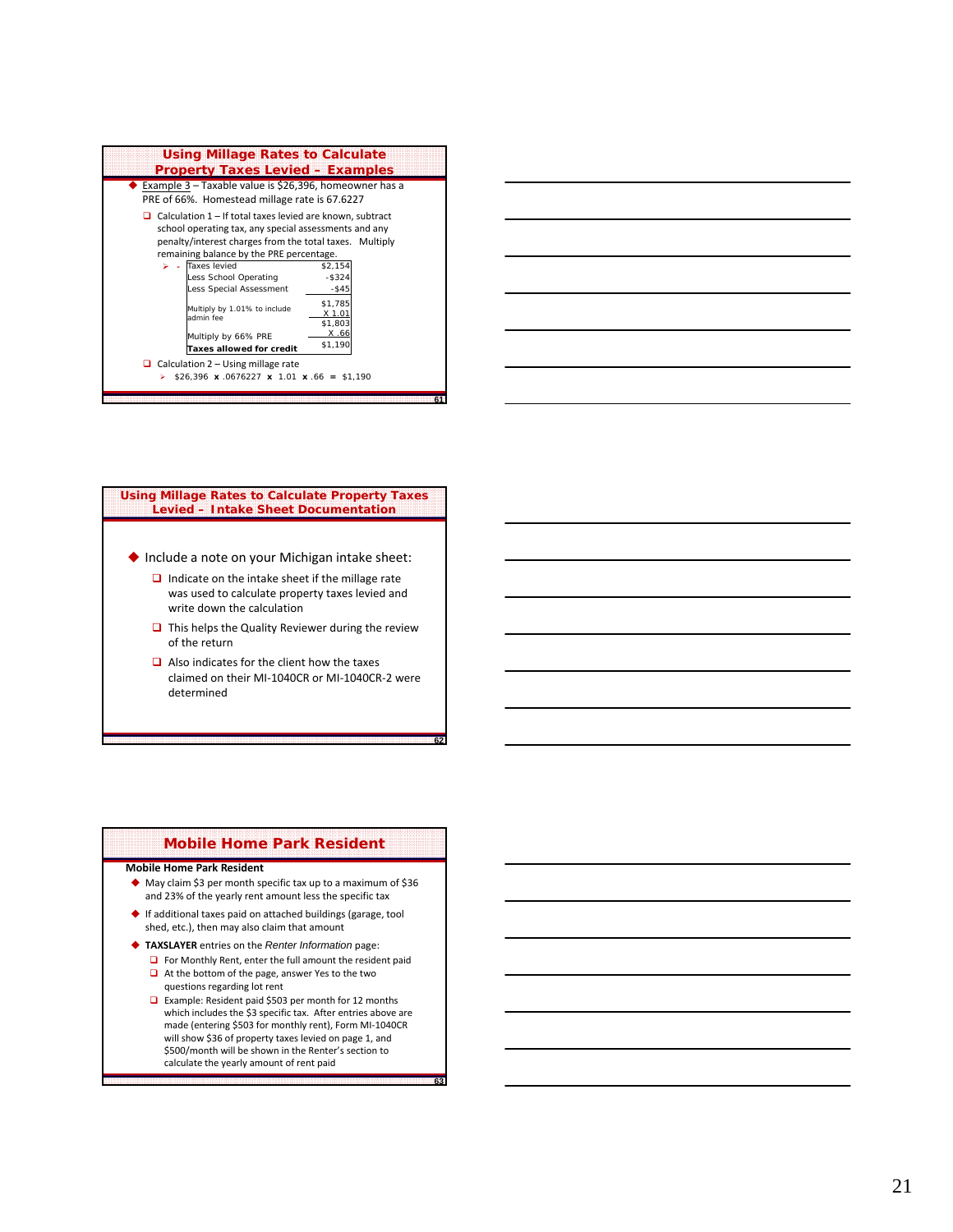# **Homestead Property Tax Credit**

# **Alternate Housing Facilities**

**Subsidized Housing Service Fee Housing Cooperative Housing Special Housing**

# **Form MI-1040CR, Part 5, Alternate Housing Facilities**

**64**

**65**

**66**

- ◆ Subsidized housing and service fee housing  $\Box$  Report the total amount paid for the year in Part 5 of MI‐1040CR , lines 54 – 56, and line 58 □ Do not make an entry in Part 4 for Renters
- ◆ Special housing (Part 5, lines 57 and 58)
	- $\Box$  Report resident's share of taxes for:
		- $\triangleright$  Cooperative housing
		- $\triangleright$  Home for the aged, nursing home, adult foster care home, and paid room and board
- ◆ Note: If completing Form MI-1040CR-2, see the instructions for how to handle residents of special housing

# **Subsidized Housing**

- ◆ If housing costs (rent) are subsidized:
	- $\Box$  The filer claims only the total he or she paid
	- $\Box$  Amounts paid on his or her behalf by a government agency are not included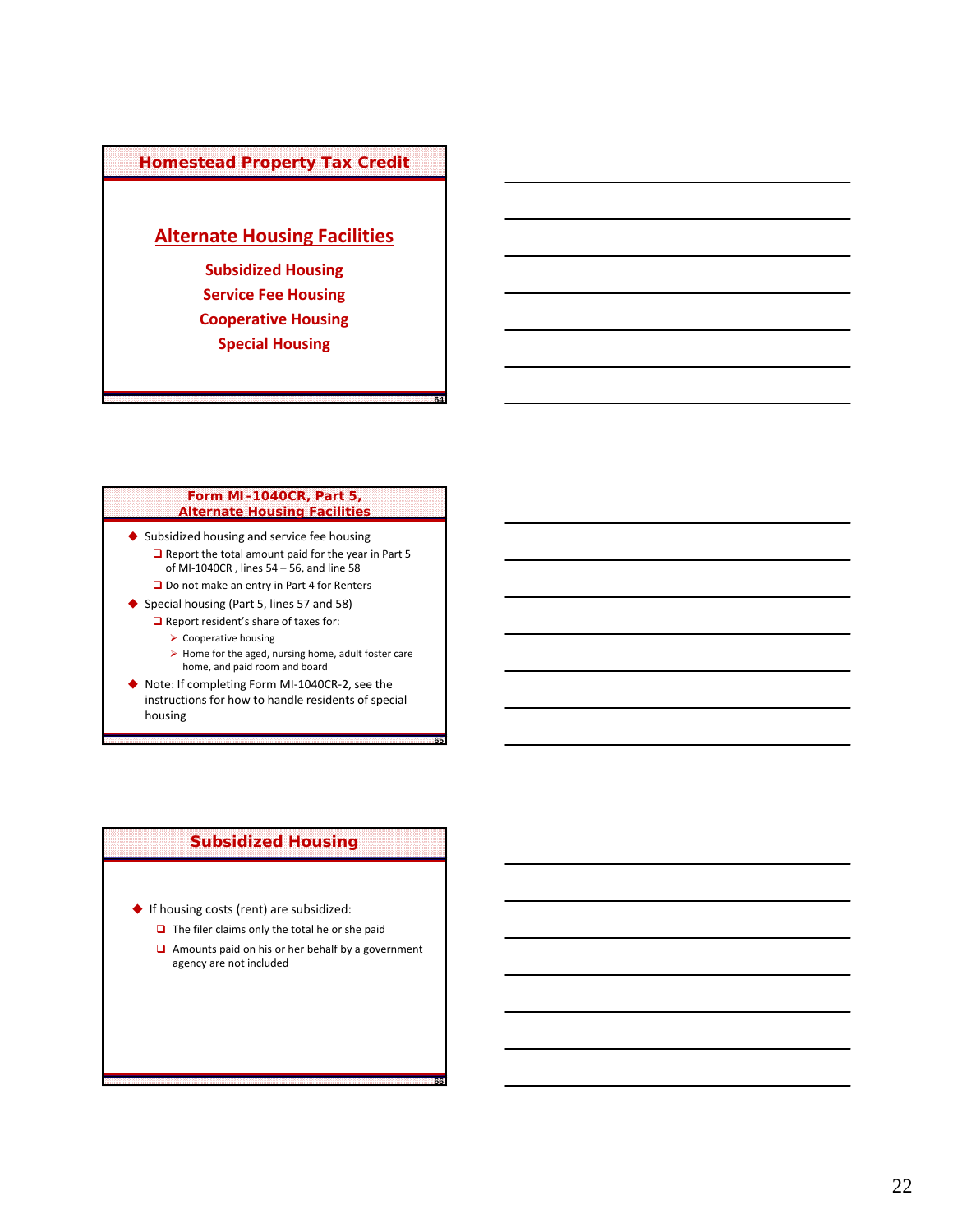# **Service Fee Housing**

- ◆ What is it?
	- $\Box$  Housing property that is subject to a service fee in lieu of property taxes
- What is the impact on the property tax credit claim? Percentage of rent claimed is 10% instead of 23% that is used for housing subject to property tax
- When should Treasury's Service Fee Housing list be utilized? (Located at www.michigan.gov/taxes, then click on Tax Professionals)
	- $\Box$  The list should be referenced often
	- $\Box$  If client's address is on the list, calculate the credit as service fee housing on the claim

**67**

**68**

**69**

If client disagrees, it is his or her responsibility to find out the correct property tax status before preparing the claim Client should contact local assessor or property owner

# **Subsidized Housing & Service Fee Housing**

TaxSlayer entries for two scenarios:

- If filer's housing was both subsidized housing and service fee housing
	- Check service fee housing only on the *Occupants of Housing Facility* page
- ◆ Filer lived and rented at service fee housing for part of the year and in subsidized housing for another portion of the year
	- $\Box$  Mark service fee housing for the period lived at service fee housing
	- $\Box$  Complete the Renter's section for the period lived in subsidized housing

# **Special Housing**

- ◆ For complete instruction, refer to the instructions for Form MI‐1040CR
- ◆ Also reference RAB 2017-8, Individual Income Tax – Homestead Property Tax Credit for Permanent Resident of Special Housing, for more information: https://www.michigan.gov/documents/treasury/RA B\_2017‐8\_IIT\_568670\_7.pdf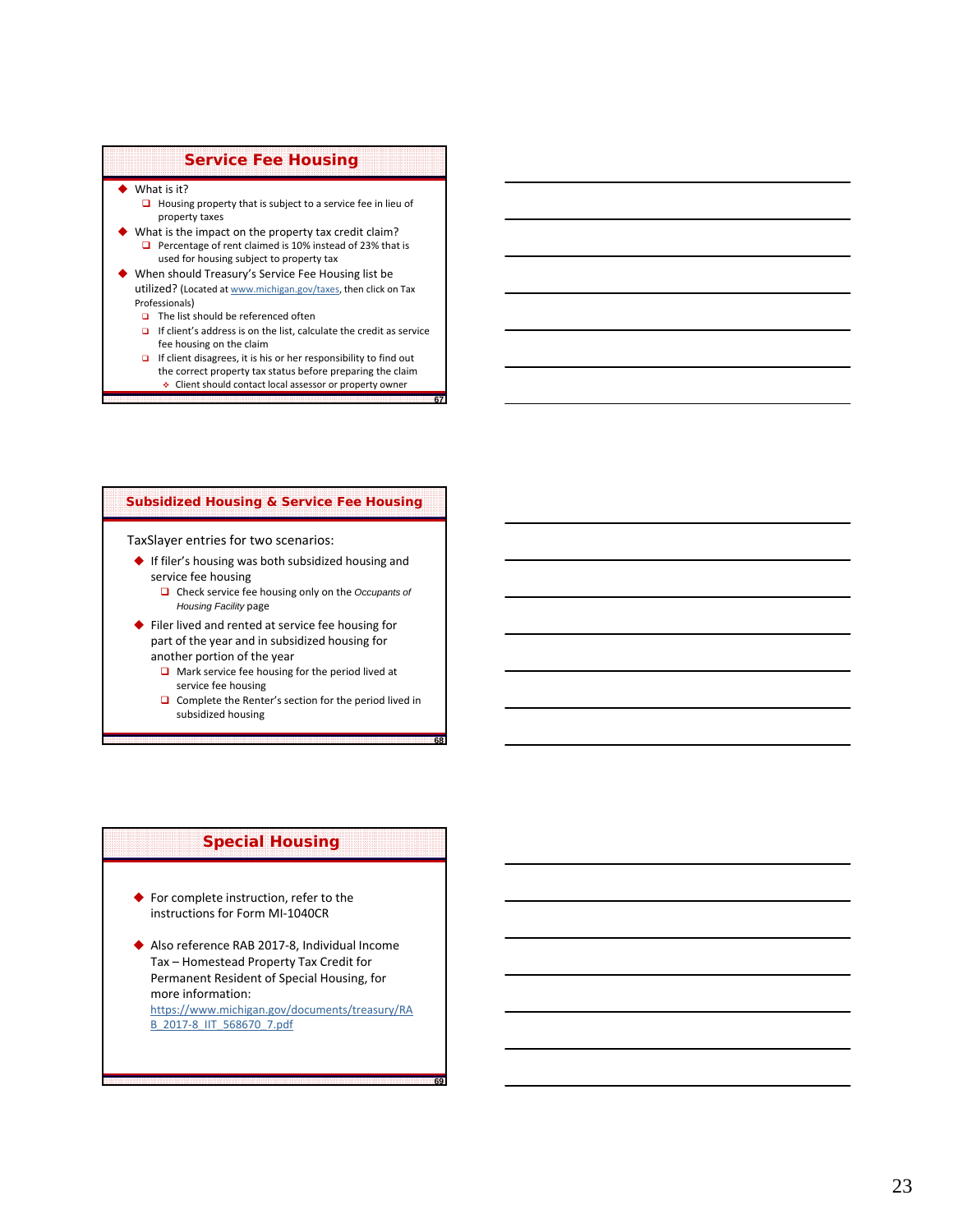# **Cooperative Housing**

◆ Cooperative housing corporation resident members:

- $\Box$  Claim their share of property taxes on the building
- $\Box$  If they lived in a cooperative where residents pay rent on the land under the building, they may also claim 23% of that land rent
- $\Box$  DO NOT enter their monthly payment (e.g., carrying charge) on the claim – They are not allowed to claim 23% of their monthly payment.
- □ Residents should receive a letter from management stating their percentage share of taxes
	- $\triangleright$  Multiply this percentage by the resident's total carrying charges for the year to determine his or her share of property taxes

**70**

**71**

**72**

### **Special Housing Defined (per RAB 2017-8)**

- ◆ Special housing defined:
	- $\Box$  Care facilities such as nursing homes, foster care homes, and homes for the aged, (including assisted living facilities), whether licensed or unlicensed
	- Not subject to the \$135,000 taxable value limitation
	- $\Box$  It includes apartments for which claimants pay a single monthly charge that covers rent and meals
	- It *does not* include cooperatives
	- $\Box$  Special housing is the homestead of a permanent resident

#### **Special Housing Credit Computation**

- ◆ For tax year 2016 and later, claimants in special housing are generally required to use rent to calculate the property tax credit
	- $\Box$  The claimant must have a monthly statement from the landlord that itemized rent, food, services and other items, **or**
	- **Q** Must obtain a letter from the landlord that states the portion of the monthly payment that is for rent.
	- $\Box$  Enter the rent paid in the Renters section of the property tax credit claim
- ◆ In order to claim rent, clients will need to show us a monthly bill or a letter that clearly itemizes the rent portion
- Exception: Credit is not allowed if your care facility charges are paid directly to the facility by a government agency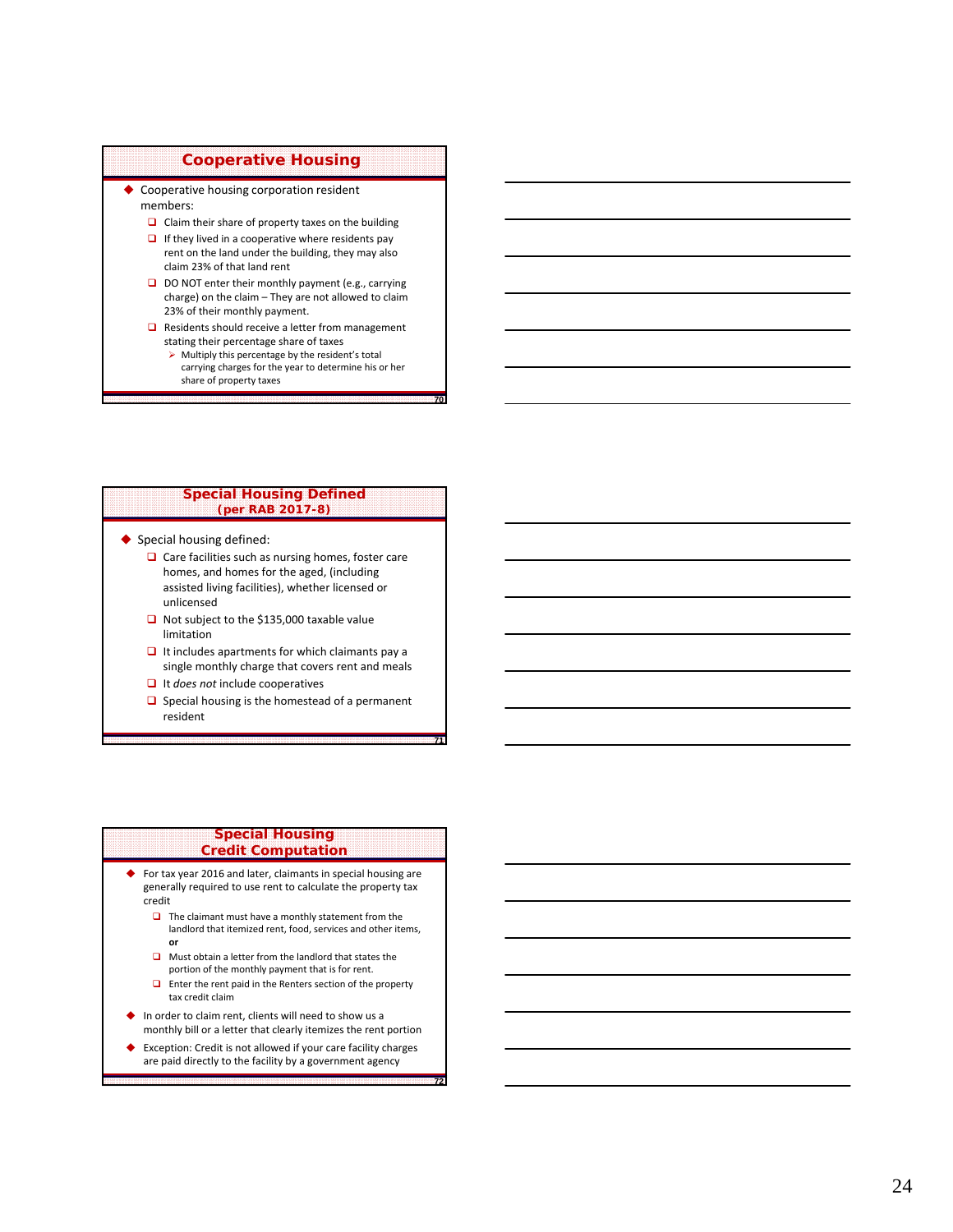# **Special Housing Credit Computation (continued)**

- $\blacklozenge$  If a claimant is unable to determine the portion that constitutes rent, he or she is allowed to use a proportionate share of property taxes levied on the special housing
	- $\Box$  Licensed bed facility Share of taxes is calculated by dividing the amount of property taxes levied by the number of licensed beds and multiplying that percentage by the property taxes levied on the facility
	- $\Box$  Unlicensed bed facility -Share of taxes may be calculated by dividing the square footage of the apartment/unit by the total square footage of the facility/property and multiplying that percentage by the property taxes levied on the facility

**73**

**74**

**75**

# **Facility Letter and Form**

- Michigan Department of Treasury issues a *Resident Rent or Share of Facility Property Tax* letter to facilities advising them of what they need to provide their residents
- ◆ The facilities are also asked to complete a form that will assist Treasury in assessing Property Tax Credit Claims.
- ◆ Both the letter and the form (Form 4791) are included in the handouts for your reference

## **Special Housing – Different Living Situations**

- A Michigan homestead maintained elsewhere by the spouse is considered a part of the same homestead
	- $\Box$  If filing a joint return, spouses combine the THR of each and combine the property taxes or statutory percentage of rent paid for each
- ٠ A single person who is a permanent resident of special housing and also owns the house he or she formerly occupied may claim for credit either:
	- $\Box$  The taxes on the house (if not rented), OR
	- $\Box$  His or her itemized rent paid/share of taxes levied on the facility,
	- $\Box$  But not both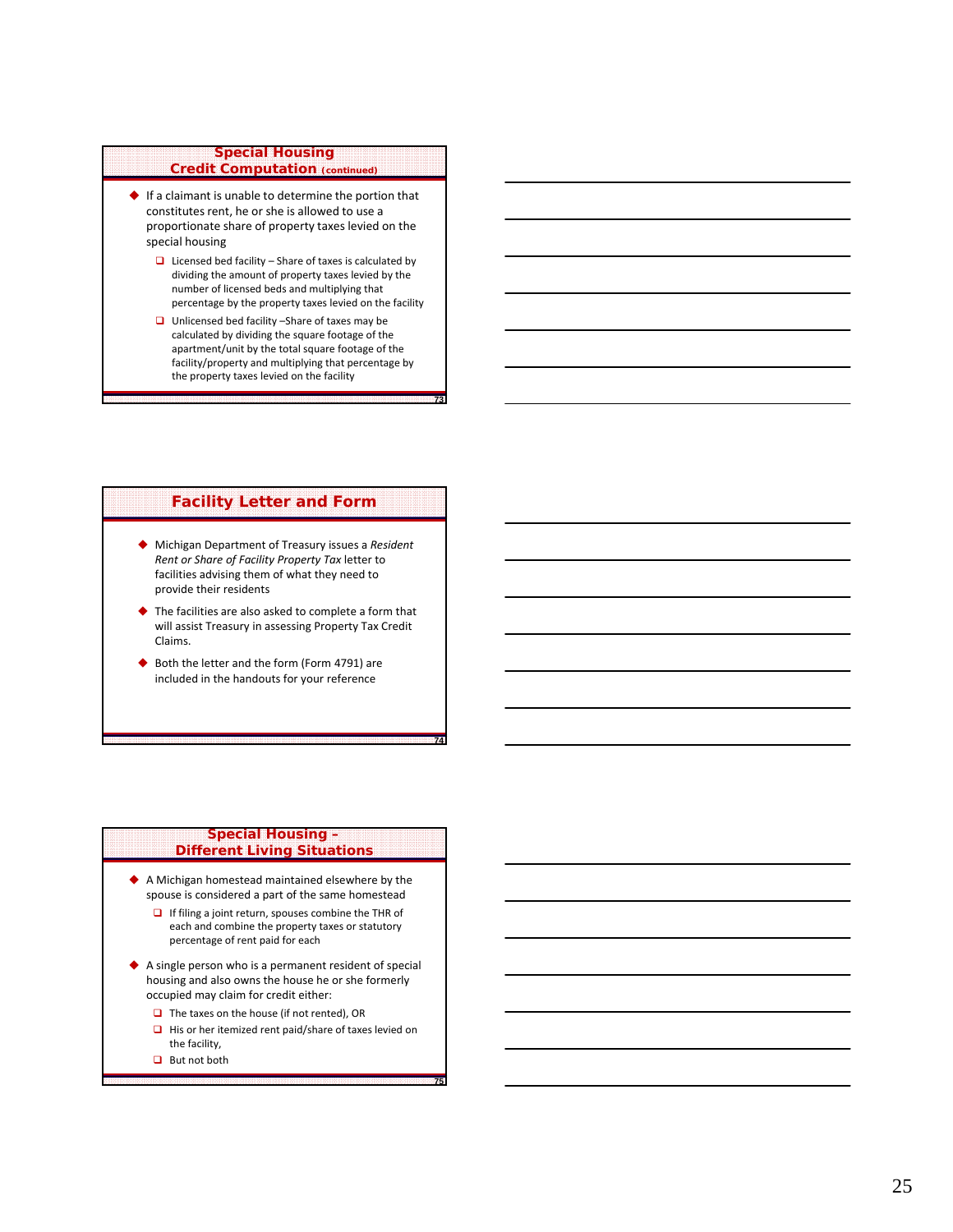# **Special Housing – Final Notes**

- Upon request from Michigan Department of Treasury, the claimant must produce a copy of the landlord's documentation to substantiate the claim
- ◆ Special housing claimants may amend prior year returns that are within the statute of limitations

**76**

**77**

**78**

# Home Heating Credit Claim

- ◆ Some Basics of the Claim
- ◆ Standard Allowance Variations
- When to File a Manual Claim
- Heat in Someone Else's Name

#### **Home Heating Credit Criteria**

# **Who May Claim a Home Heating Credit?**

- An individual whose homestead is in Michigan
- ◆ The individual must own the home or have a lease agreement to pay rent for the home where they lived
- ◆ The individual cannot live in college- or universityoperated housing (including dormitories, residence halls, or apartments)
- ◆ Income must be within the income limits listed in the instructions
- Filers that can be claimed as a dependent must show support on line 24 of the claim (gifts or expenses paid on his or her behalf)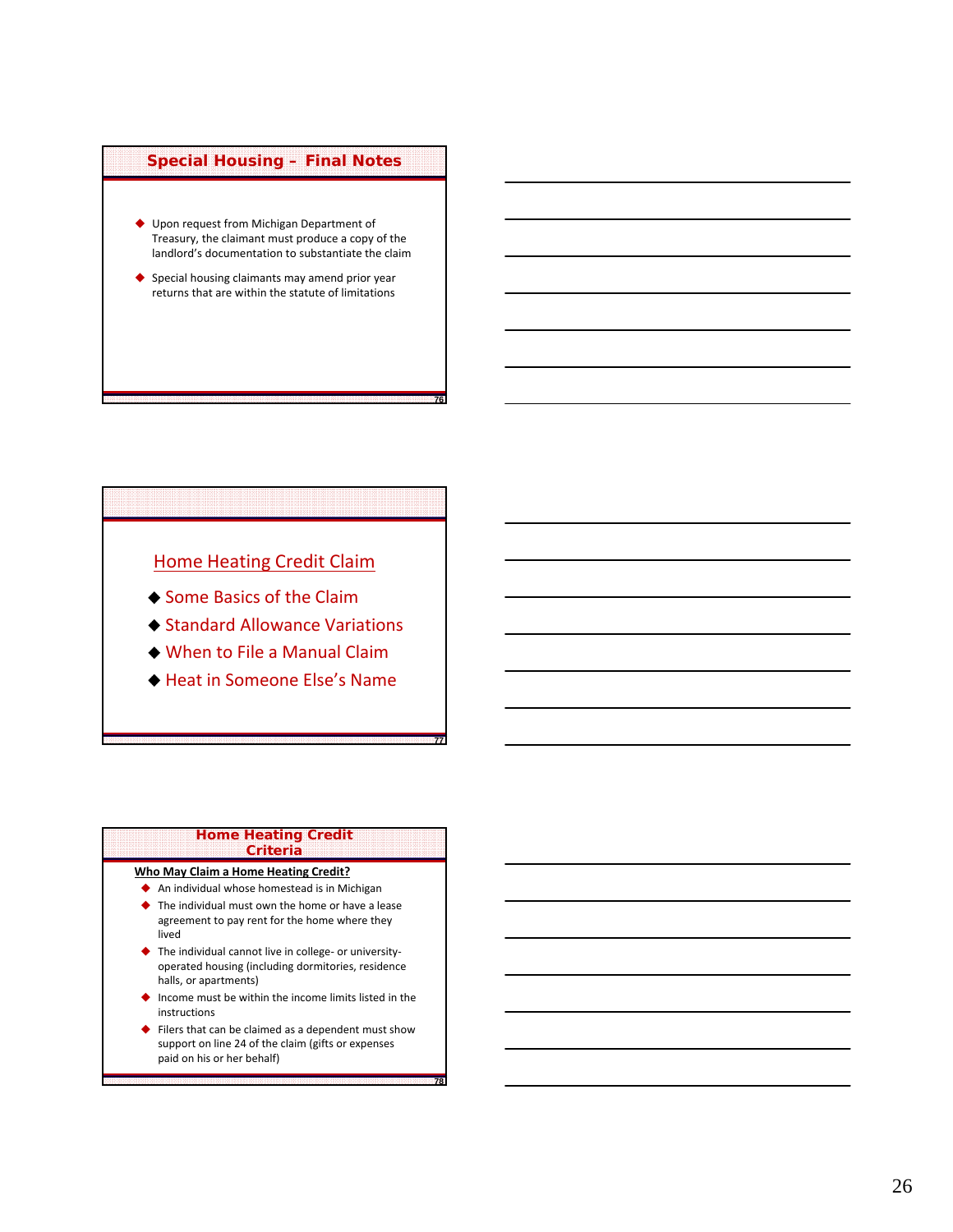## **Home Heating Credit Criteria Who May NOT Claim a Home Heating Credit?**

## **Who May NOT Claim a Home Heating Credit?**

- ◆ A full-time student claimed as a dependent on another person's tax return
- ◆ An individual who lived in a licensed care facility for the *entire* year
- ◆ Note: An individual may file a Home Heating Credit Claim regardless if he or she received FIP assistance or other MDHHS benefits
	- $\Box$  This is unlike the Homestead Property Tax Credit Claim where your credit is prorated based on MDHHS benefits relative to total household resources. And those whose sole source of income is from MDHHS are not eligible to claim the credit.

**79**

**80**

**81**

#### **Home Heating Credit Criteria Licensed Care Facilities**

- ◆ These can include adult foster care homes, licensed homes for the aged, nursing homes, and substance abuse treatment centers
- ◆ If an individual lived in a licensed care facility for only part of the year, he or she may be eligible to claim the credit for the part of the year they lived outside of the facility
	- $\Box$  The person cannot use the alternate credit to calculate the home heating credit
	- $\Box$  The standard allowance must be prorated for the number of days the homestead was owned or rented and occupied
- ◆ If one spouse lived in a licensed facility and the other spouse lived in the family homestead
	- □ File a joint claim. Do not check line 12 of Form MI-1040CR-7. (In TaxSlayer, do not mark box for a licensed care facility.)

#### **Home Heating Credit – Dependents Filing a Claim**

- ◆ An individual claimed as a dependent is eligible to file for a home heating credit (Exception: Full-time students who are claimed as a dependent)
- ◆ If individual can be claimed as a dependent:
	- **D** Dependent cannot claim a personal exemption (Note: A zero exemption can be claimed. See Table A, Home Heating Credit Standard Allowance, at the back of the instruction book for the Home Heating Credit Claim.)
	- $\Box$  Dependent's special exemptions can be claimed by either the dependent or the person claiming the dependent, but not both.
	- $\Box$  Dependent must include on his or her claim the amount of support received over \$300
- ◆ Reference: Pages 3, 4, 7, and 8 of the instructions for the 2018 Home Heating Credit Claim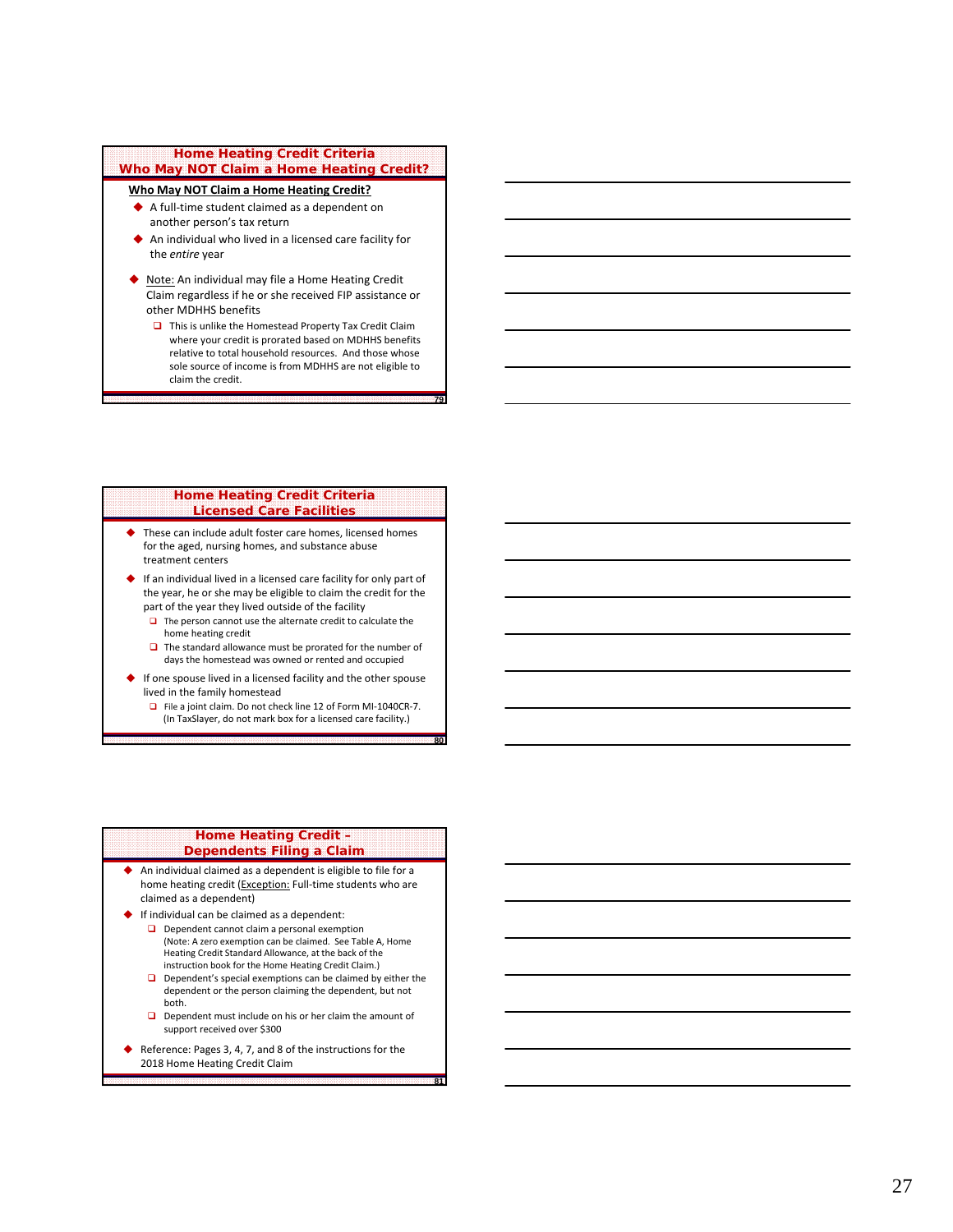## **Home Heating Credit – Dependents Filing a Claim (Continued)**

# *TaxSlayer:*

- □ Unable to prepare a Home Heating Credit Claim for dependents in the software. A manual return must be prepared and mailed in.
- $\Box$  Include a Note in the software indicating a manual return was prepared and given to the client to mail. And be sure to enter the credit amount in Custom Credits.

**82**

**83**

**84**

## **Home Heating Credit Computation**

- The credit is based on the higher of the standard credit or the alternate credit:
	- $\Box$  **Standard Credit** computation uses standard allowances established by law based on the number of exemptions claimed (See Table A on page 19 of instructions.)
	- **Alternate Credit** uses heating costs to compute a credit:  $\triangleright$  For tax year 2019, heating costs is the amount billed
		- for the period 11/01/2018 through 10/31/2019  $\triangleright$  Filers cannot use the alternate credit:
			- **If claim is for less than 12 months**
			- If heating costs are *currently* included in rent
- The credit is then reduced by a percentage depending on the amount of federal funding available (75% in 2018, line 44 of MI‐1040CR‐7)

# **Home Heating Credit Standard Allowance Variations**

There are five scenarios where the standard allowance from the instructions is **not** used, but either has to be prorated or a share of the allowance has to be calculated:

- ◆ Part-year residents
- Claims for a single deceased claimant
- ◆ Occupied homestead less than 12 months
- ◆ Shared housing by single adults
- Married filing separately and shared homestead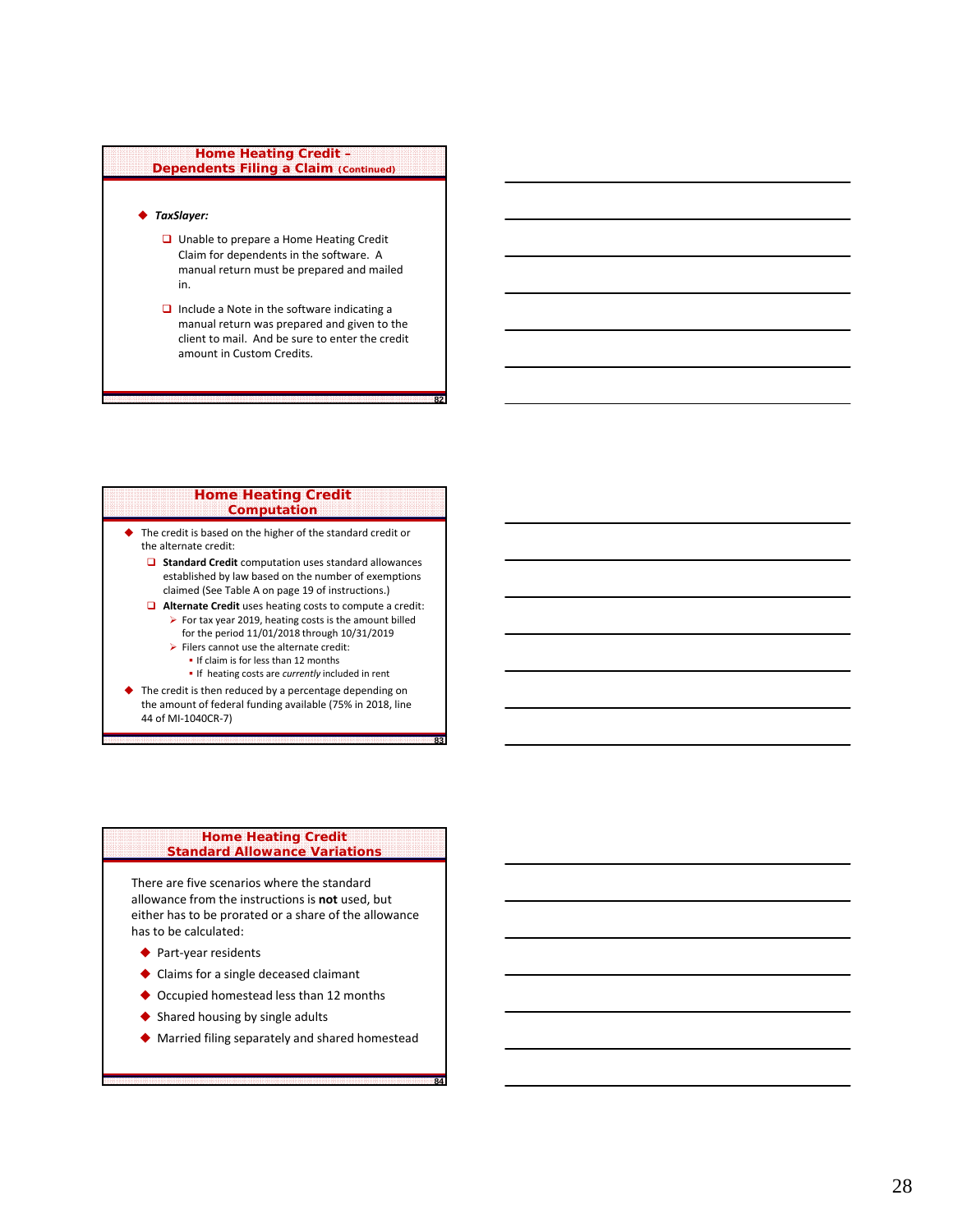# **Home Heating Credit Standard Allowance Variations (continued)**

- ◆ Part-year residents
	- $\Box$  Standard allowance is prorated for number of days owned or rented and occupied Michigan homestead
	- *TaxSlayer* calculates the prorated standard allowance based on dates of residency entered
		- $\triangleright$  If the claimant was not a renter or homeowner for the entire period they were a part ‐year resident, enter the dates they owned or rented and occupied the home at the bottom o f the *Home Heating Credit* page

#### ◆ Single deceased claimant

- $\Box$  Standard allowance is prorated from January 1 to the date of death
- *TaxSlayer* calculates the prorated standard allowance based on date of death entered in the return

**85**

**86**

**87**

### **Home Heating Credit Standard Allowance Variations (continued)**

- ◆ Occupied homestead less than 12 months
	- $\Box$  Standard allowance is prorated for number of days owned or rented and occupied Michigan homestead
		- Example: Full ‐year resident but was an eligible renter for just a portion of the year
	- *TaxSlayer* calculates the prorated standard allowance based on dates of occupancy entered at the bottom of the *Home Heating Credit MI-1040CR-7* page

## **Home Heating Credit Standard Allowance Variations (continued)**

- ◆ When two or more single adults share a home and each has contracted to pay rent or owns a share of the home:
	- □ Each person files a home heating credit based on his or her total household resources and his or her share of the standard allowance (shared housing standard allowance)
	- □ See examples on page 5 of the MI-1040CR-7 instructions
	- **TaxSlayer** does not allow direct entry of a shared housing standard allowance; a manual claim has to be prepared for the client to mail in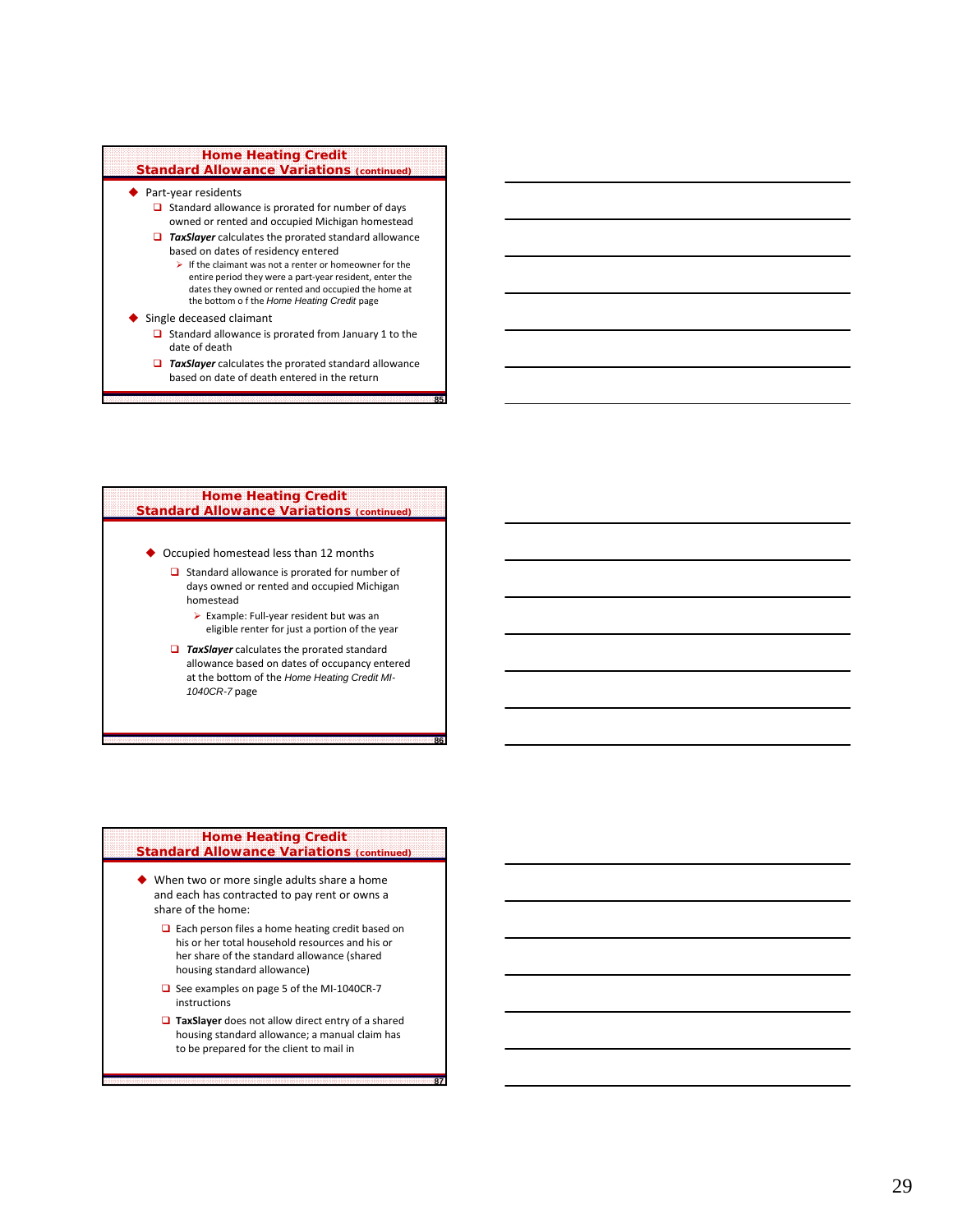# **Home Heating Credit Standard Allowance Variations (continued)**

- Married filing separately and shared homestead
	- $\Box$  When filer was separated or divorced during the tax year and does not file a joint income tax return
	- $\Box$  Home heating credit is based on his or her share of heating costs or exemptions for the period lived with spouse, plus heating costs and exemptions for the period filer did not live with spouse
	- □ See page 3 of the MI-1040CR-7 instructions
	- **TaxSlayer** does not allow direct entry of a standard allowance that must be calculated as described in the instructions; a manual claim has to be prepared for the client to mail in

**88**

**89**

**90**

### **Home Heating Credit – When to File a Manual Claim**

- ◆ There are three scenarios when a manual claim needs to be prepared for the filer
	- $\Box$  Dependent filing a claim
	- $\Box$  Shared housing standard allowance when two or more single adults share a home
	- **■** Married filing separately and shared a home
- ◆ Access Form MI-1040CR-7 at www.michigan.gov/iit  $\Box$  Complete the form online
	- $\Box$  Be sure to include the tax site's SIDN in the Preparer section
	- $\Box$  Print two copies of the completed form
- ◆ Include a Note in TaxSlayer that a manual claim was prepared and why.

## **Home Heating Credit – Heat in Someone Else's Name**

Filers whose heating costs are in someone else's name (other than the landlord)

- ◆ Do not check the box for if your heating costs are currently included in your rent
- These filers will receive an Energy Draft which they can't use
- ◆ Instructions tell them to return the Energy Draft with a note of explanation to Treasury
	- $\Box$  Treasury will review the explanation and, if appropriate, reissue the credit in the form of a check
	- $\Box$  It may take 120 days or more to issue the check
	- $\Box$  If request for a check is denied, filer has the right to a hearing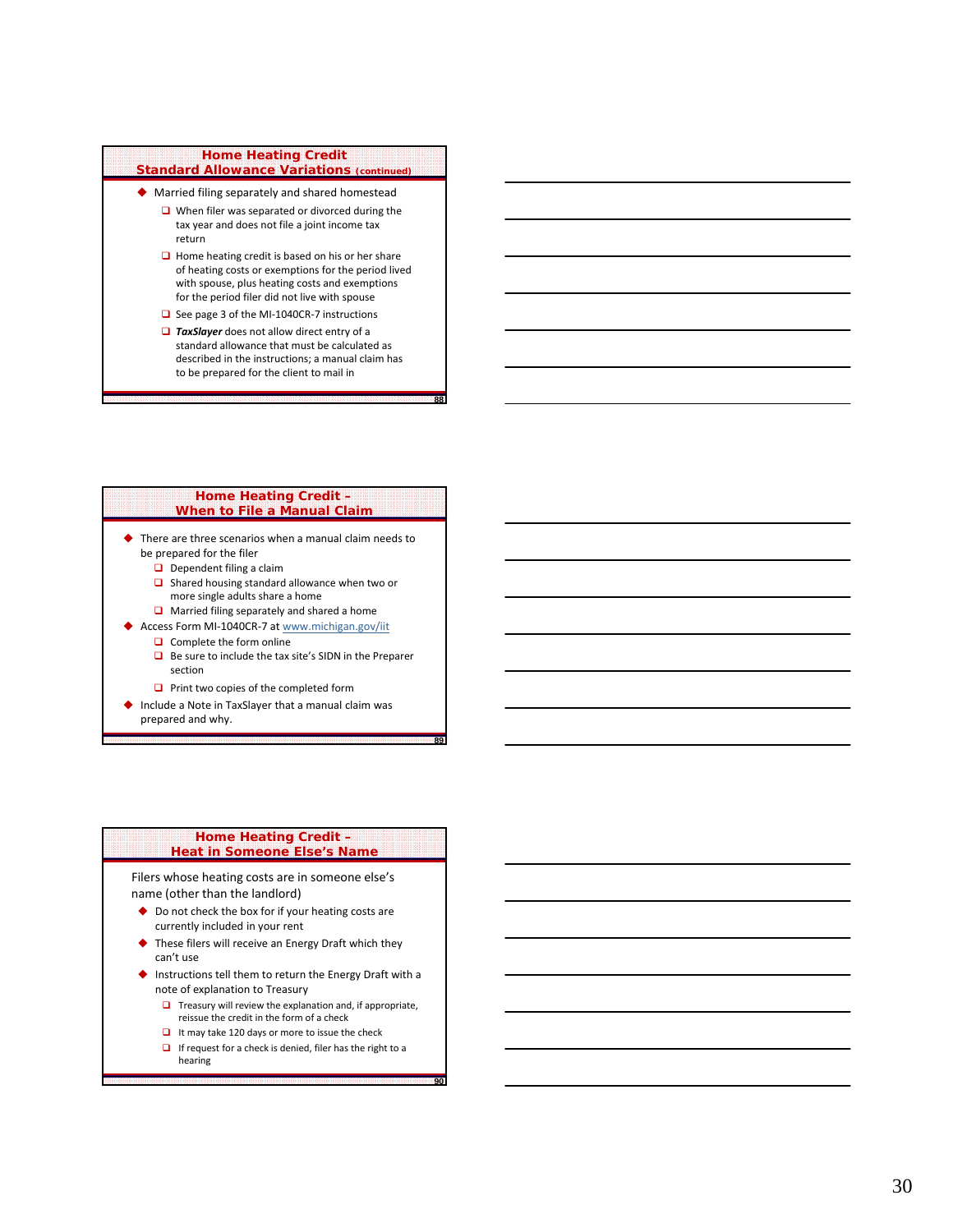# **Home Heating Credit – Heat in Someone Else's Name (continued)**

Filers whose heating costs are in someone else's name (other than the landlord)

- ◆ Recommended procedure
	- $\Box$  Prepare the Home Heating Credit Claim in TaxSlayer
	- $\Box$  Advise the client that they will receive an Energy
	- Draft for the amount of their credit  $\Box$  They should return the draft to Treasury requesting
	- a check and include a note of explanation

**91**

**92**

**93**

### **Home Heating Credit – Form Changes for 2019**

Included in your handouts is a document entitled Michigan Treasury Update

- ◆ Changes to Form MI-1040CR-7 include:
	- $\Box$  Requiring the heat provider name code and heat type code
	- $\Box$  Requiring the names, Social Security numbers and ages of all household members
	- D Designating each household member's status as a U.S. citizen or a qualified alien
- ◆ The 2019 form is not yet published
- We know nothing more than what it indicated on Treasury's update

## **Various Living Situations for Homestead Property Tax Credit and Home Heating Credit**

- $\blacklozenge$  If there are multiple persons living in the home:
	- $\Box$  First make sure this information is entered on page one of the Intake/Interview and Quality Review Sheet, Form 13614‐C
	- Determine any dependency issues.
	- $\Box$  Is the other person(s) also a claimant for the Michigan credits?
		- $\triangleright$  Refer to previous slides and the Michigan instruction books.
	- $\Box$  Did the other person(s) contribute to paying rent, property taxes, or other living expenses?
	- $\Box$  If there is more than one claimant in the home, concentrate on one claimant at a time.
		- Determine that claimant's THR without looking at the other claimant's situation other than to determine what the other claimant contributes to the other's THR.